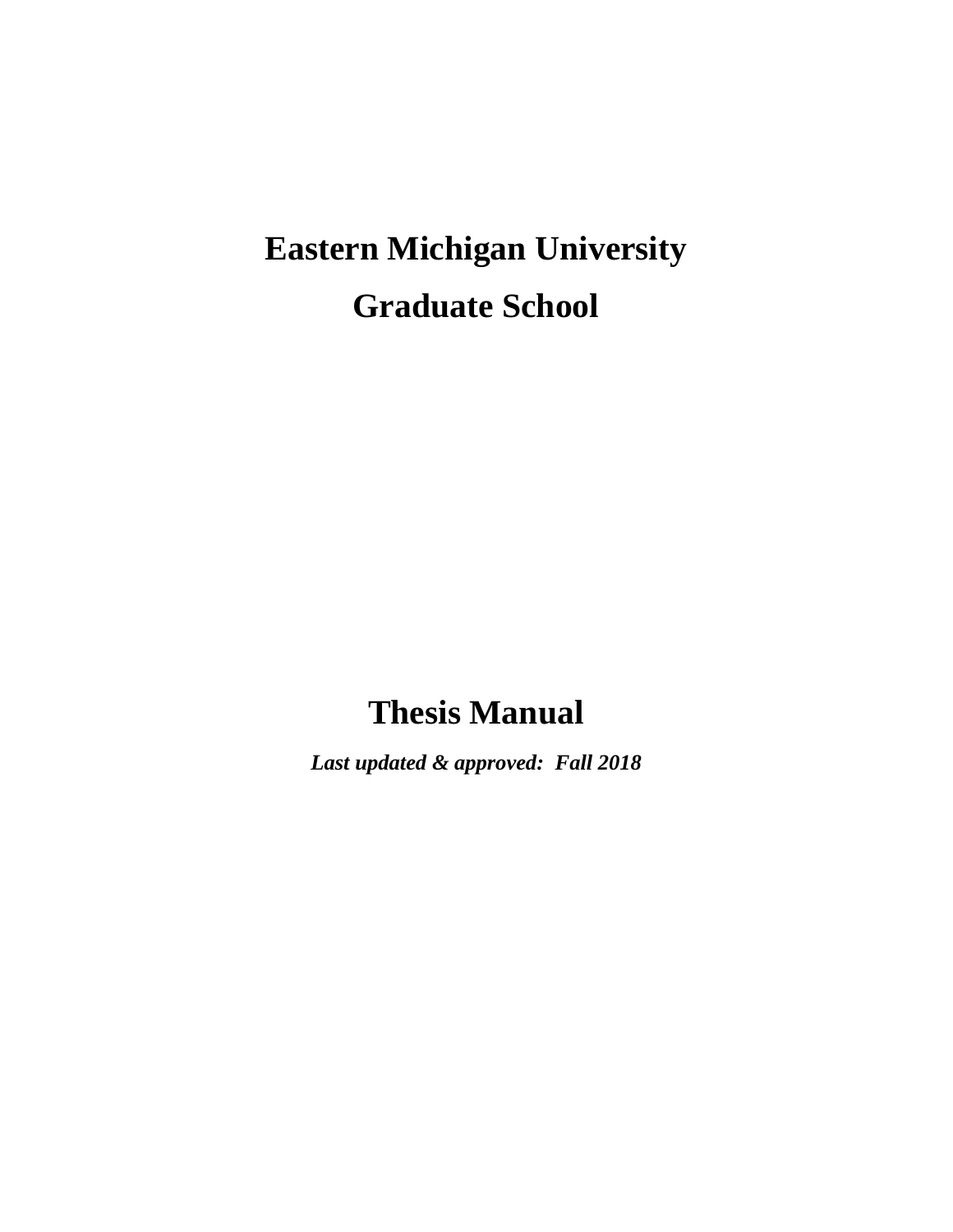<span id="page-1-0"></span>

| Permission to Conduct Research Involving Human or Animal Subjects |  |
|-------------------------------------------------------------------|--|
|                                                                   |  |
|                                                                   |  |
|                                                                   |  |
|                                                                   |  |
|                                                                   |  |
|                                                                   |  |
|                                                                   |  |
|                                                                   |  |
| 12                                                                |  |
|                                                                   |  |
|                                                                   |  |
|                                                                   |  |
|                                                                   |  |
|                                                                   |  |
|                                                                   |  |

#### **Table of Contents**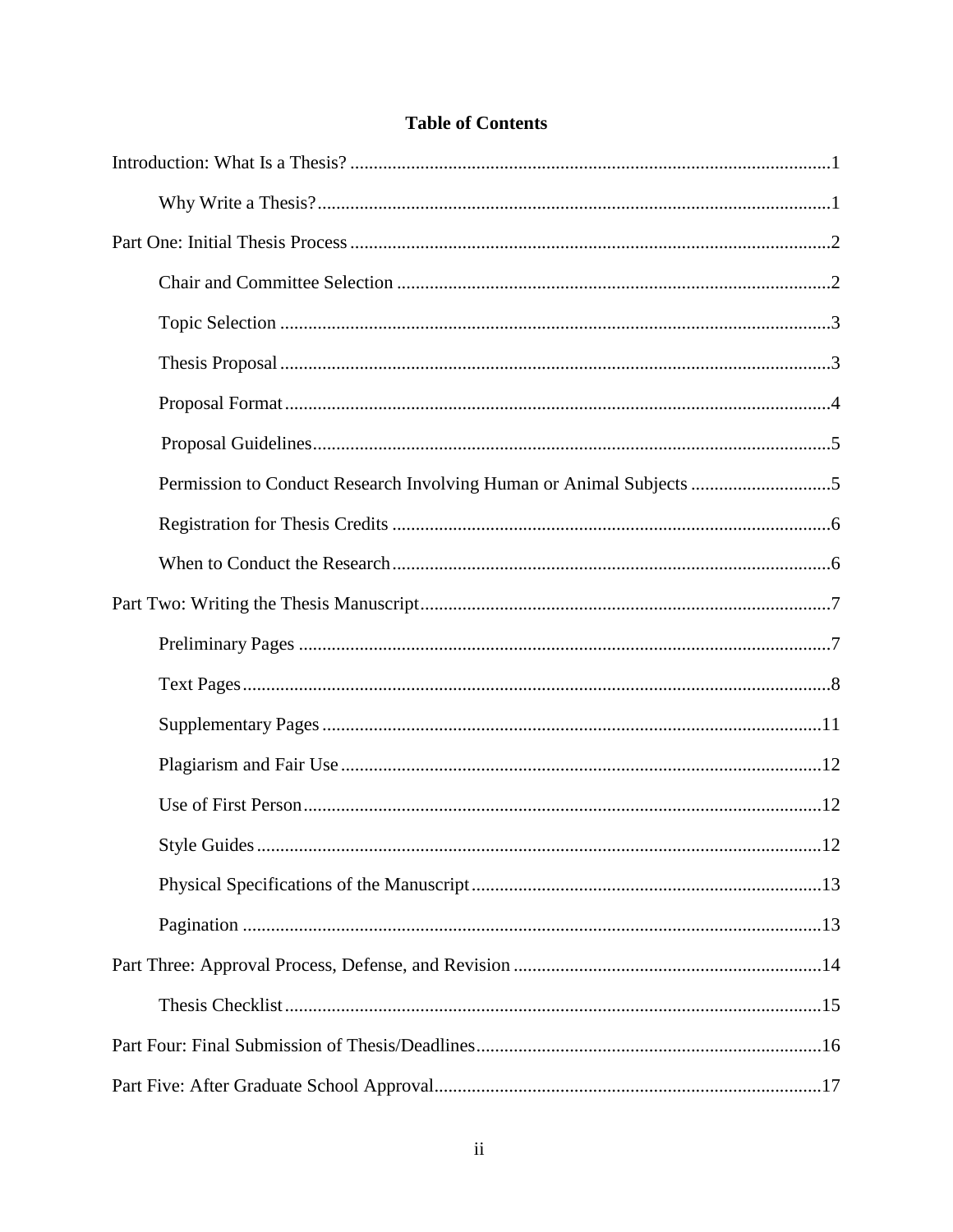## **List of Figures**

<span id="page-2-0"></span>

| Figure |                                                                                | Page |
|--------|--------------------------------------------------------------------------------|------|
|        |                                                                                |      |
|        |                                                                                |      |
|        |                                                                                |      |
|        |                                                                                |      |
|        |                                                                                |      |
|        |                                                                                |      |
| 7      |                                                                                |      |
|        |                                                                                |      |
| 9      |                                                                                |      |
|        | 10 Rights and Permission Form for Electronic Thesis or Dissertation Project 27 |      |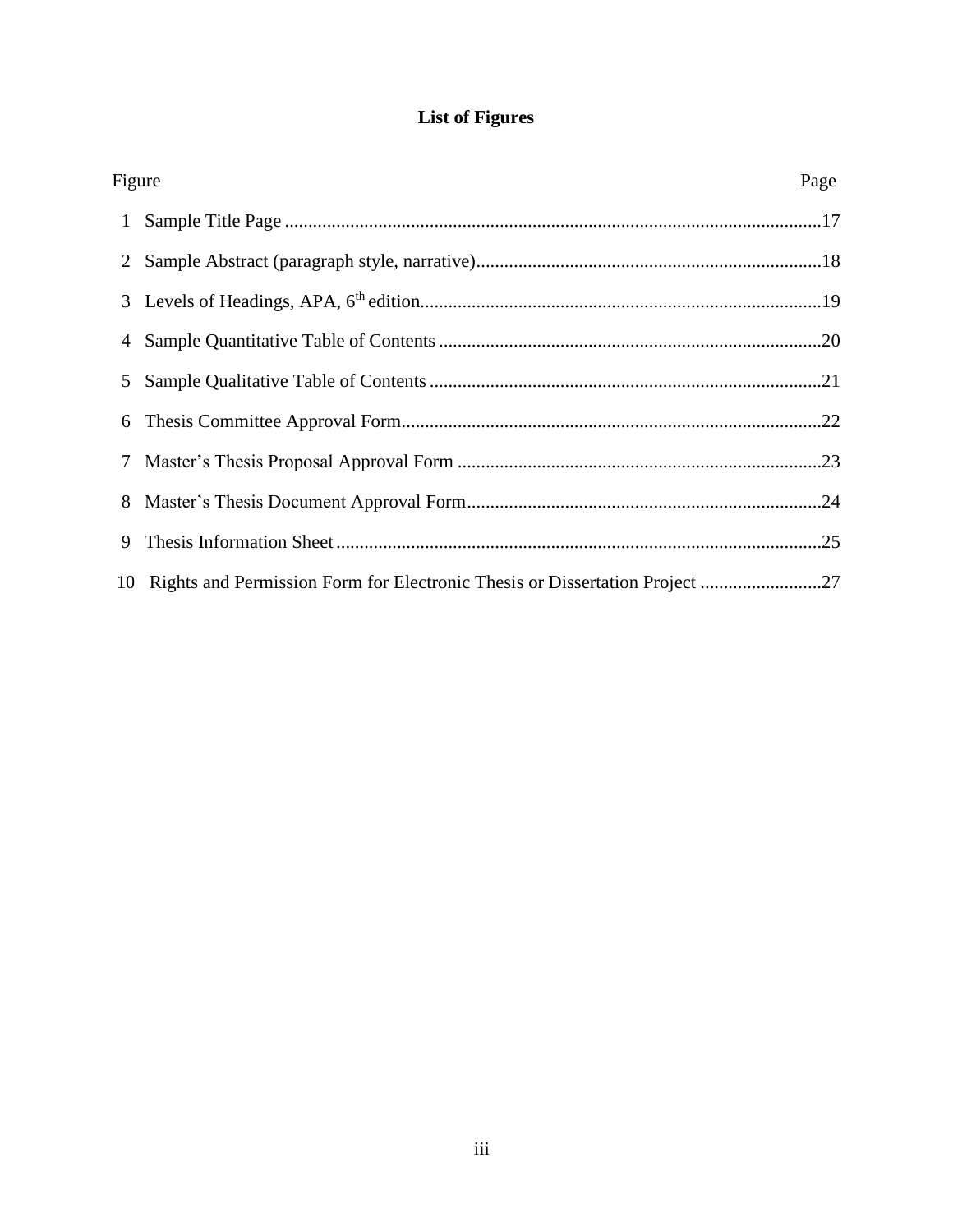#### <span id="page-3-0"></span>**Introduction: What Is a Thesis?**

A thesis is the documentation of your original research or scholarship that serves as partial completion of graduation requirements for a master's degree. Typically, a thesis author completes the tasks identified below. However, each department, school, or program may have its own criteria, and it is best to discuss requirements with your faculty advisor.

- Introduce a problem and explain its background.
- Ask one or more research questions or state one or more hypotheses.
- State objectives of the research or project.
- Explain what other scholars have written on the topic.
- Design and describe a research method or project procedures..
- Collect and analyze data or other information and explain findings or outcomes.
- Form conclusions and identify issues for further inquiry.

Not all master's degree students are required to complete a thesis for graduation. Some students may complete a final project, an exam, or an internship. Check with your department, school, or program to determine your options.

#### **Why Write a Thesis?**

The primary purpose for writing a thesis is to explain new knowledge or develop new understanding about a specific topic. It is a piece of scholarship your thesis supervisor/committee will help you craft, refine, and polish. It is a wonderful opportunity to work with experienced researchers and faculty mentors. The work is then shared around the world through inclusion in EMU's institutional repository and submission to the ProQuest Dissertations & Theses Global database, where theses in full text are accessible online.

Your thesis may serve many functions:

- add to the body of knowledge in your discipline,
- provide a foundation for future research in your discipline,
- become the basis for presentation of your research at professional and academic conferences,
- be adapted for publication as an article or book, and
- attract interest from current or potential employers.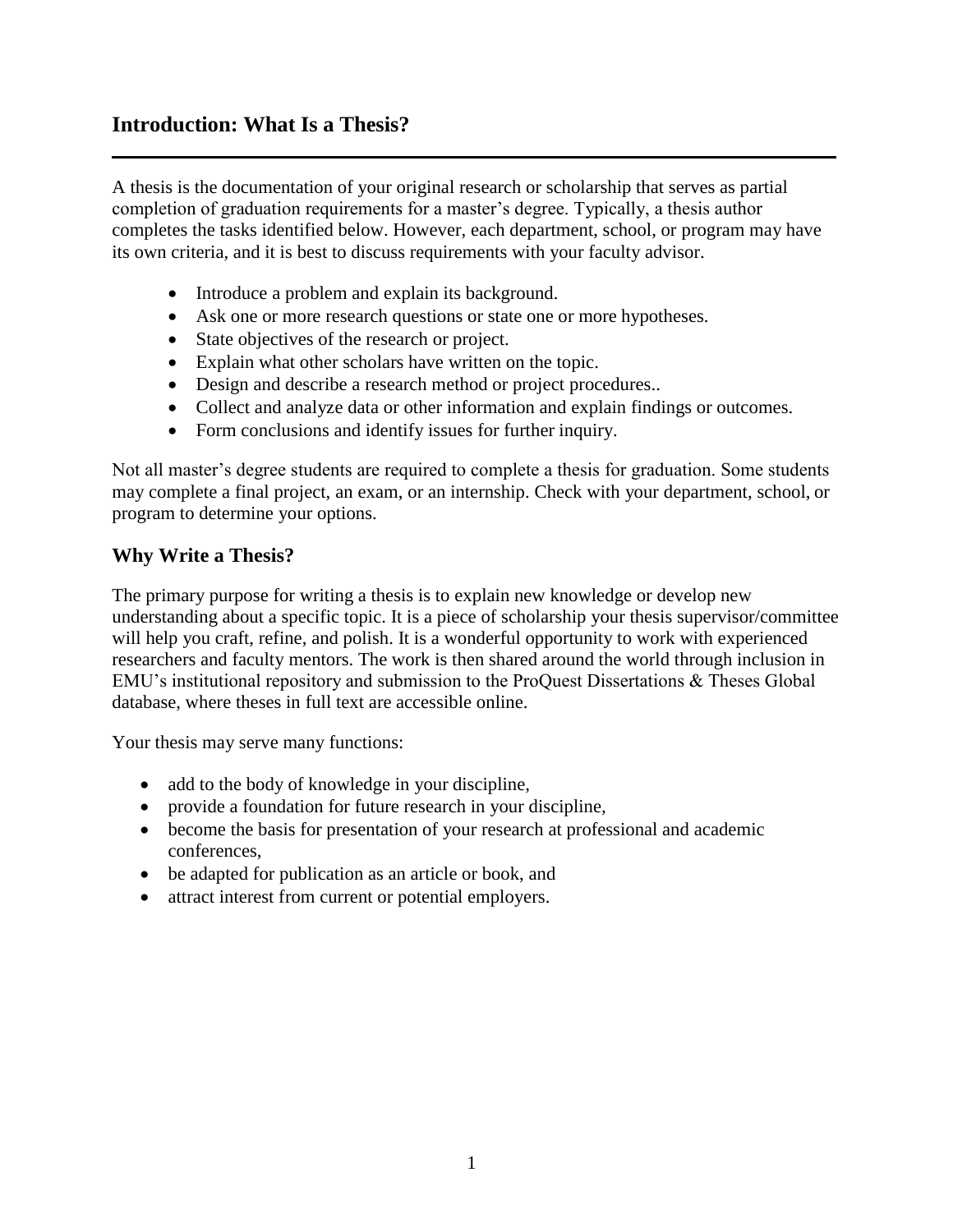### <span id="page-4-0"></span>**Part One: Initial Thesis Process**

The following list delineates what you need to do before you begin writing your thesis. More detailed information about this process is explained following this list.

- Select a thesis chair and committee.
- Register for thesis or independent study credits, according to your department, school, or program's protocols.
- Prepare and submit a proposal to your committee for review and approval.
- If your research includes human subjects or animal subjects, complete, submit, and receive approval for research using human subjects or animals **prior to collecting data**. Note: You may need to complete online training modules available through the EMU Research Compliance website. Please discuss which modules to complete with your research mentor. For more information, see the EMU Research Compliance website [\(http://www.emich.edu/research/compliance/](http://www.emich.edu/research/compliance)).
- Make sure you know the thesis submission process and deadlines specific to your department, school, or program in case there are extra steps involved.
- Begin research; collect and analyze data, and integrate findings.
- Prepare thesis draft for committee review and approval.
- Submit application form for graduation at the beginning of the semester in which completion seems feasible.

#### **Chair and Committee Selection**

**Thesis Chair.** Every student writing a thesis needs a thesis chair, a faculty member who serves as a mentor throughout the thesis process. The responsibilities of a thesis chair include:

- oversee the final phase of your master's program,
- facilitate your thesis committee,
- help you develop a proposal,
- guide your research,
- assist with document editing,
- determine with the rest of your committee or readers when your work is ready for defense, and
- chair the thesis defense meeting

You will need to identify a thesis chair on the basis of the following suggested guidelines:

- Try to choose a chair whose research interests match your own.
- Select someone from your academic department, school, or program with whom you feel comfortable working. This is frequently a faculty member from whom you have taken one or more courses.
- Choose a chair who will have time to spend on your project. Be sure that he or she will not be away on sabbatical or leave of absence during the final stages of your thesis.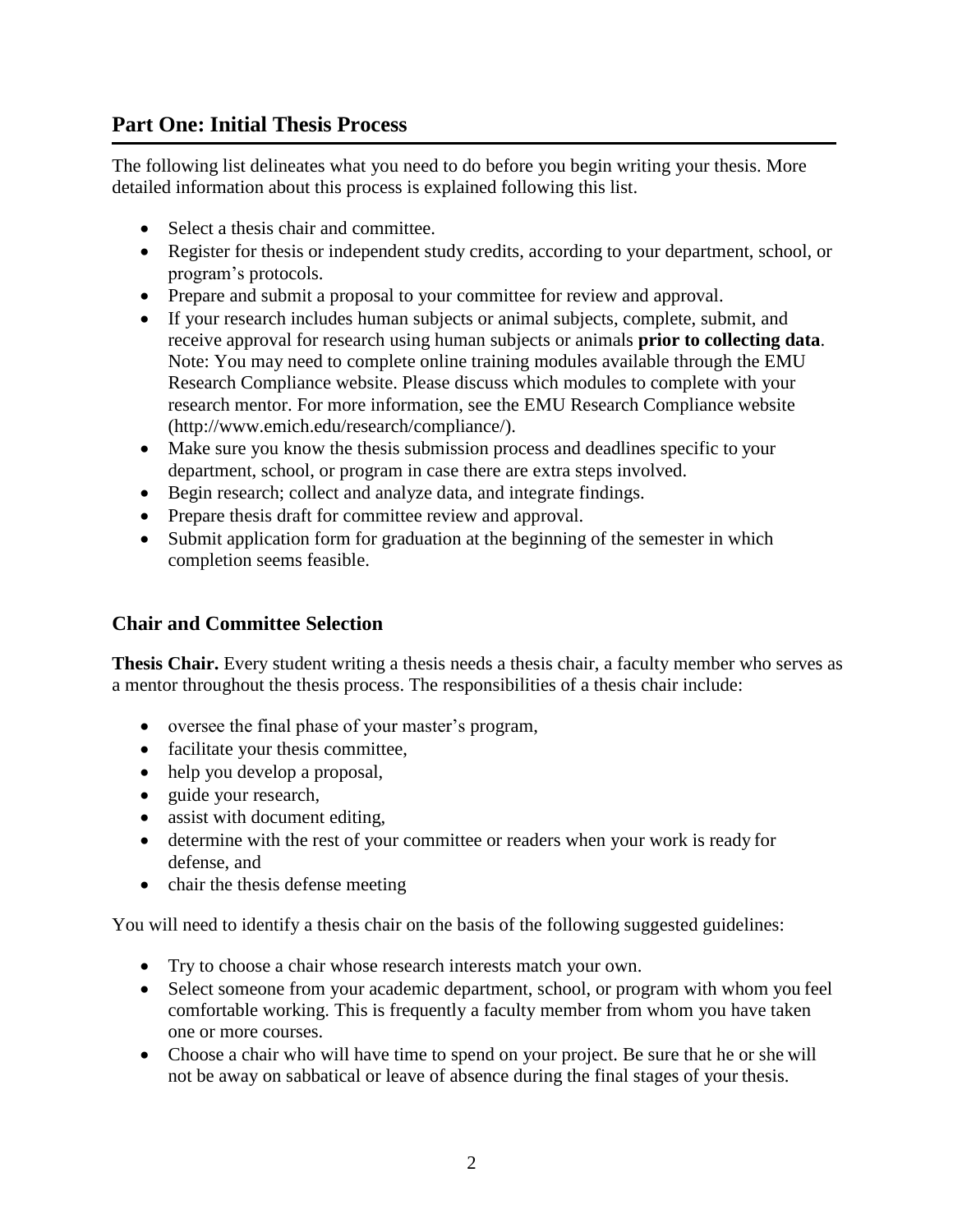<span id="page-5-0"></span>**Thesis Committee.** After you choose your thesis chair, you will need to establish your committee. Depending on your program, you may only have one other faculty member serving as a "second reader", or you may be working with a group. Check with your department, school, or program to find out what kind of committee you need to form and if there is a customary approach to selecting second readers or committee members.

For larger committees, there should be no more than five members, including the thesis chair. At least half of your committee members must be from your academic department, school, or program. The committee may also include one faculty member from outside your department or school, typically from your cognate field of study. Choose individuals who represent aspects of your research interest (e.g., the major theme, minor elements, the research design methods). One member may be from off campus (e.g., faculty from another institution, alumni, community members, corporate partners, internship supervisors, emeritus faculty). Persons external to the University must have at least a master's degree *(see Figure 6, Master's Thesis Committee Approval Form)*.

### **Topic Selection**

The selection of a thesis topic is an important process. You will spend many months conducting research and writing about the findings; therefore, you should be passionate and excited about your topic. Your faculty mentor will be able to help you select an appropriate topic, but here are some points to keep in mind:

- Your thesis should present either new information on a subject or a fresh analysis of existing data.
- The topic should be specific enough to be manageable but general enough to stimulate further research.
- You should not embark on a project for which you lack the necessary time or resources.

If your study requires equipment and supplies, make sure you have the monetary resources to be able to sustain the project. Check with your committee chair, the Graduate School, or the Office of Research Development about applying for grant funding to support your research. You may also request funding from the Graduate Student Research Support Fund. Resources for Grant writing may be found on the Graduate School website at [www.emich.edu/graduate.](http://www.emich.edu/graduate)

### **Thesis Proposal**

After you have selected a topic, the next step will be to write a thesis proposal. Your proposal is basically the research plan, clearly describing the goals of your study and how you expect to accomplish them. It should be thoughtful, well written, and scholarly.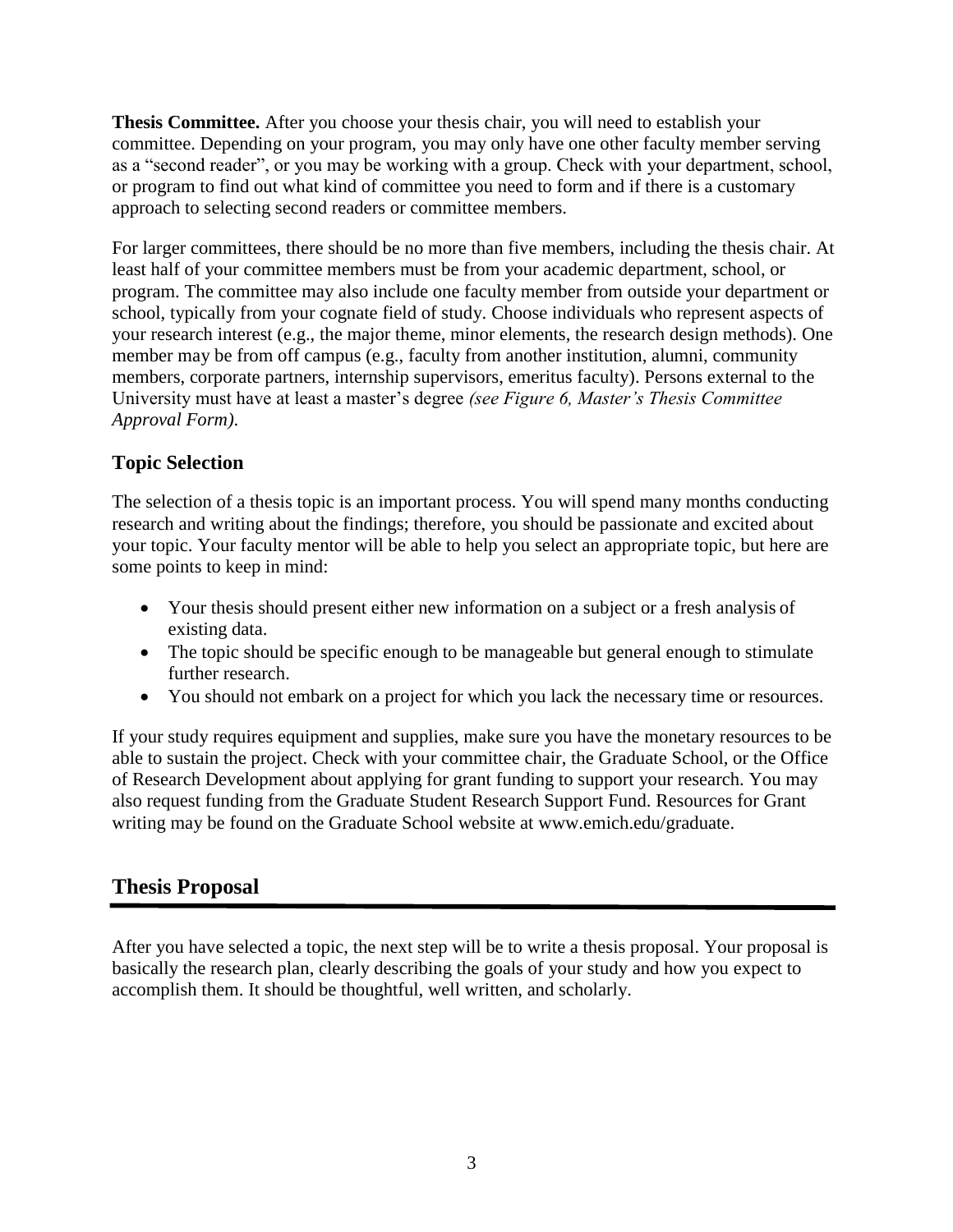#### <span id="page-6-0"></span>**Proposal Format**

Although departments, schools, and programs may have specific format requirements, the outline below can be used as a general format for writing a proposal. Be sure to check with your thesis chair or supervisor for information on any discipline-specific format requirements. Proposals are typically 10 to 20 pages long and include sections you can later incorporate into your thesis (e.g., Introduction, Literature Review, and Methods). You should use the chosen style guide of your discipline/department, school, or program in preparing the proposal.

**Title Page.** Include the title of the thesis, your name, the date of the proposal, and the names of your thesis chair and committee members.

**Introduction, Problem Statement, and Background.** Give a general introduction to the issue or research topic. State the problem or question and provide background information supported by literature review. Note how past research has addressed the problem, and identify similarities or differences in their methodology or findings that have drawn you to study the problem.

**Purpose of the Study.** Briefly state what you hope to accomplish with your research or project.

**Justification and Significance.** Give specific reasons why this proposed research is important and how it will contribute to the discipline. Again, include citations from relevant literature.

**Research Question(s) or Hypothesis(es).** From an understanding of the research problem, develop (a) concisely phrased research question(s) or hypothesis(es) that will be tested.

**Methods.** For research in the arts, humanities, and some social sciences, a discussion of methods amounts to a discussion of the theoretical framework you have chosen for your investigation. For quantitative or other qualitative research in a variety of disciplines, a methodology section describes the proposed research design and includes the reasons for selecting each element of the methodology, identifying the advantages and disadvantages. Detail the following:

- a) study design;
- b) study type (e.g., qualitative or quantitative methods);
- c) study population, sample, sampling frame, and sampling techniques;
- d) data gathering procedure(s) and instrumentation(s);
- e) measures to insure safety and confidentiality for human (or animal) subjects;
- f) data analysis; and
- g) timeline.

**Definition of Terms**. Some disciplines expect you to create a glossary to define the terms used in your study. Check with your thesis chair. Even if you do not have to create a glossary, it will be essential for you to define the key terms of your project in your introduction.

**Limitations/Delimitations of the Study (optional).** Specify aspects of the study and methodology or conditions imposed by the design itself that may limit quantitative or qualitative findings and outcomes. Also identify delimitations or conditions imposed by the researcher that may limit findings or outcomes. In many qualitative studies, the boundaries of the study may be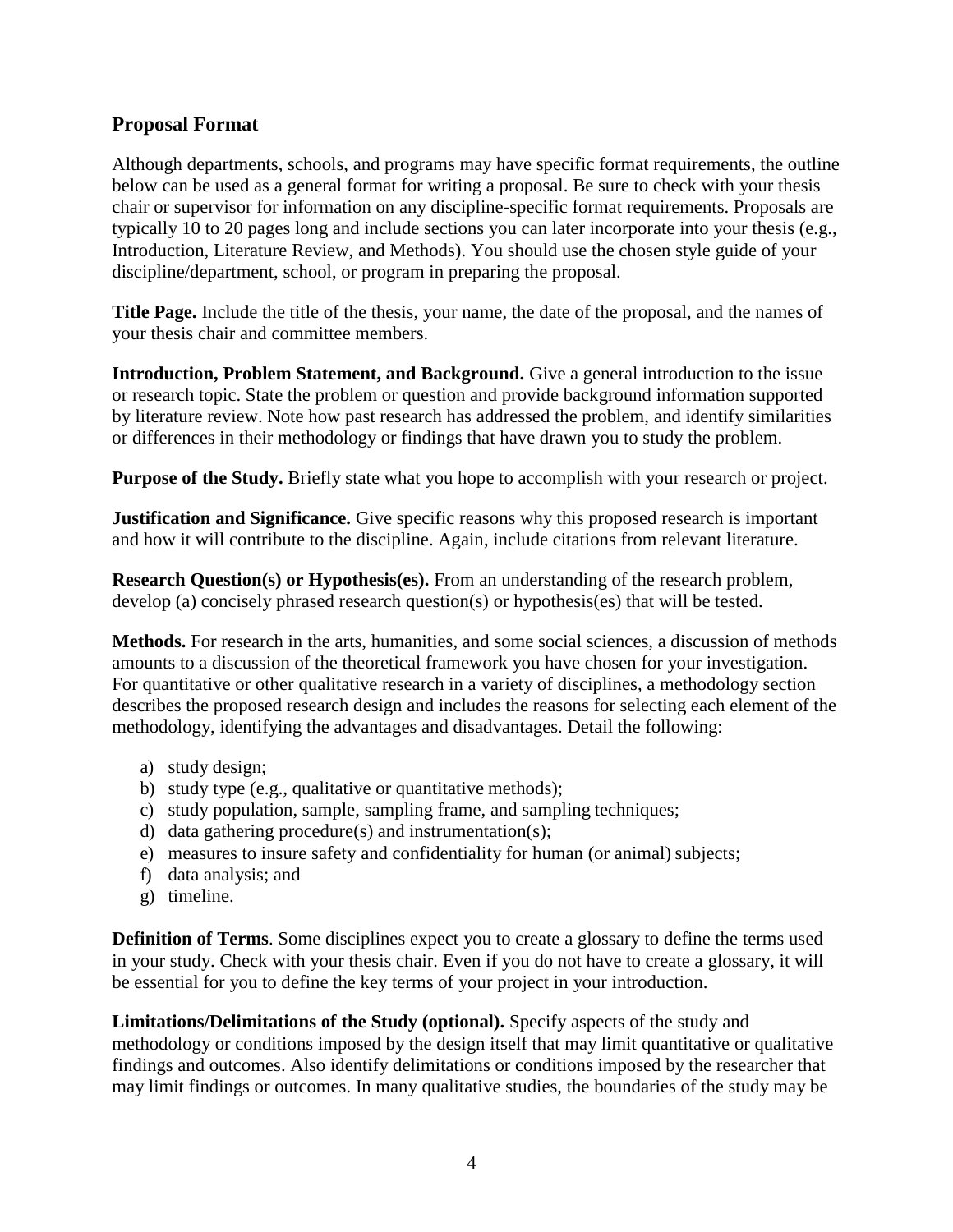<span id="page-7-0"></span>integrated into the discussion of context and framing of the issues and need not constitute a special chapter or section of the thesis.

## **Proposal Guidelines**

Meet with your thesis chair and committee to discuss methods and procedures. If there is agreement, your project will be approved. It is then kept in your student file in your department or school (*See Figure 7, Master's Thesis Approval Form*). The following are a few reminders regarding the proposal:

- Important points must be supported by citations of important research and theory.
- References should include classic texts as well as current sources that have been published within the past five years.
- Second-hand references should always be used with caution. Please consult with your disciplinary advisor regarding their appropriate use in your proposal.

Popular magazines, such as *US News and World Report, Newsweek, Time*, and popular websites, such as Wikipedia and CliffsNotes<sup>®</sup> are not appropriate references.

## **Permission to Conduct Research Involving Human or Animal Subjects**

If you plan to use human subjects in any part of your research, you must first submit a new project application.

The University Human Subjects Review Committee (UHSRC) provides regulatory oversight for the protection of human subjects in research studies. The college subcommittee will review your methods to evaluate the research-related risk to human subjects, as well as to protect the confidentiality or anonymity of all participants. **You may not begin any research involving human subjects until you have received exemption or approval from the UHSRC.** Consult the EMU Research Compliance website [at http://www.emich.edu/research/compliance/.](http://www.emich.edu/research/compliance) See the application process and guidance section for information, forms, and submission procedure for Human Subjects approval.

If you will be using animal subjects in any part of your research, you must first submit an *Application to Use Vertebrate Animals* (this can be downloaded from the EMU Research Compliance websit[e, http://www.emich.edu/research,](http://www.emich.edu/research) along with the Instructions for Completing the Application) and your full research proposal to the Institutional Animal Care and Use Committee (IACUC) at the Office of Research Development and Administration, 200 Boone.

**Note:** A copy of the approval letter or email from the UHSRC or IACUC (not the application form) must be submitted to the Graduate School along with your thesis. The thesis will not be accepted for editorial review until this form accompanies your document. It is the student's responsibility to make sure this is done.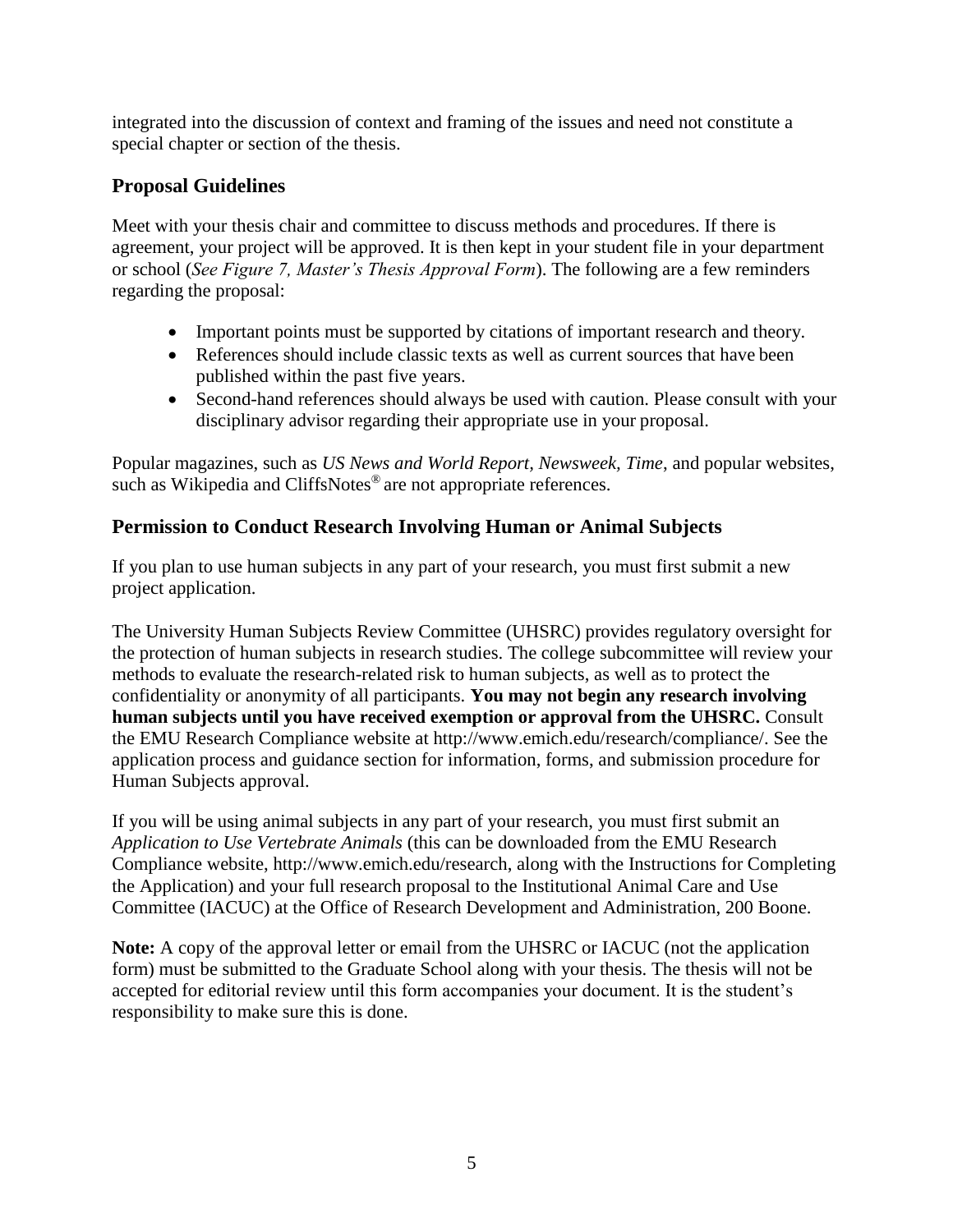#### <span id="page-8-0"></span>**Registration for Thesis Credits**

Once the thesis committee approves your proposal, the academic department, school, or program will issue permission to register for thesis credits and you may register online.

If more than one semester is required to complete your thesis, it is not necessary to request an extension from the Graduate School. An "IP" or in-progress grade for incomplete is carried forward until final sign-off is achieved. The thesis chair will submit *Change of Grade* forms when all work and editing are finished.

#### **When to Conduct the Research**

For those working with human or animal subjects, data collection may begin only **AFTER** you have received human or animal subjects approval.

You must follow your proposed and approved research methods unless they prove to be unsatisfactory, at which point you must develop alternative methods with your committee's approval. If changes in methods need to be made, additional human subjects (or animal care) approval may be necessary; submit a revised project application. Consult your committee chair.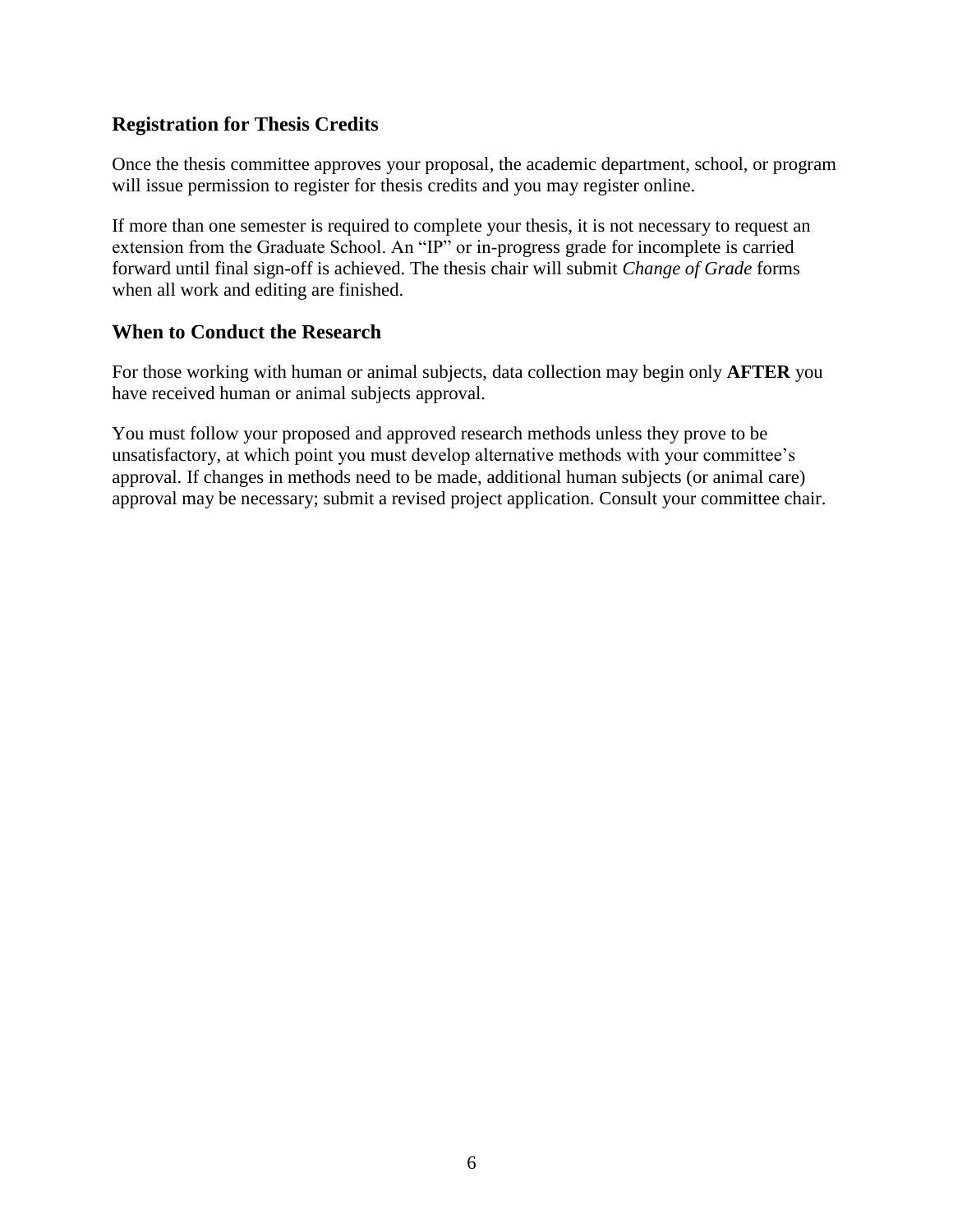### <span id="page-9-0"></span>**Part Two: Writing the Thesis Manuscript**

This section will explain the process of writing and how the thesis manuscript is organized. **Note:** In the end, your document will be submitted to ProQuest, and they will forward it to the EMU Library to post in the institutional repository. Consult ProQuest resource material and copyright information. Log into [www.etdadmin.com/emich,](http://www.etdadmin.com/emich) create an account, and explore the Resources and Guidelines section. You will later submit the final, approved document after the Graduate School approval is granted.

- Receive chair's approval of thesis prior to submission to the committee.
- Provide copies of your thesis to your committee members in a timely manner to ensure that they have enough time to read the thesis before you are due to submit it to the Graduate School. Check with your thesis advisor to determine the customary reading time for thesis committees in your department, school, or program. In the absence of any determined date, provide copies of your thesis to your committee members at least two weeks before the date you intend to submit it to the Graduate School.
- Defend thesis (if required). Committee members will provide suggestions for the manuscript. Typically, committee members sign the approval form at the defense meeting.
- Make content or editorial corrections suggested by committee members. You may choose to hire an editor to prepare the document for online posting.
- Collect signatures required by your thesis approval form from the committee chair, department, school, or program head/school director or program director/coordinator.

**Preliminary Pages.** The preliminary pages, which appear before the main body of text, are numbered with lower case Roman numerals, except the first page, which is not numbered. They must be in the following order:

- Title Page (*See Figure 1, Sample Title Page)*.
- Dedication (optional)
- Acknowledgments (optional)
- Abstract
- Table of Contents
- List of Tables (required if there are two or more tables)
- List of Figures (required if there are two or more figures)

**Abstract. Required** (*See Figure 2, Sample Title Page)*. Double-spaced and limited to 150 words. The abstract is a short summary of the WHOLE document. It should briefly state:

- research problem, research questions or hypotheses, study's objectives,
- methods and procedures,
- most important results, and
- most important conclusions.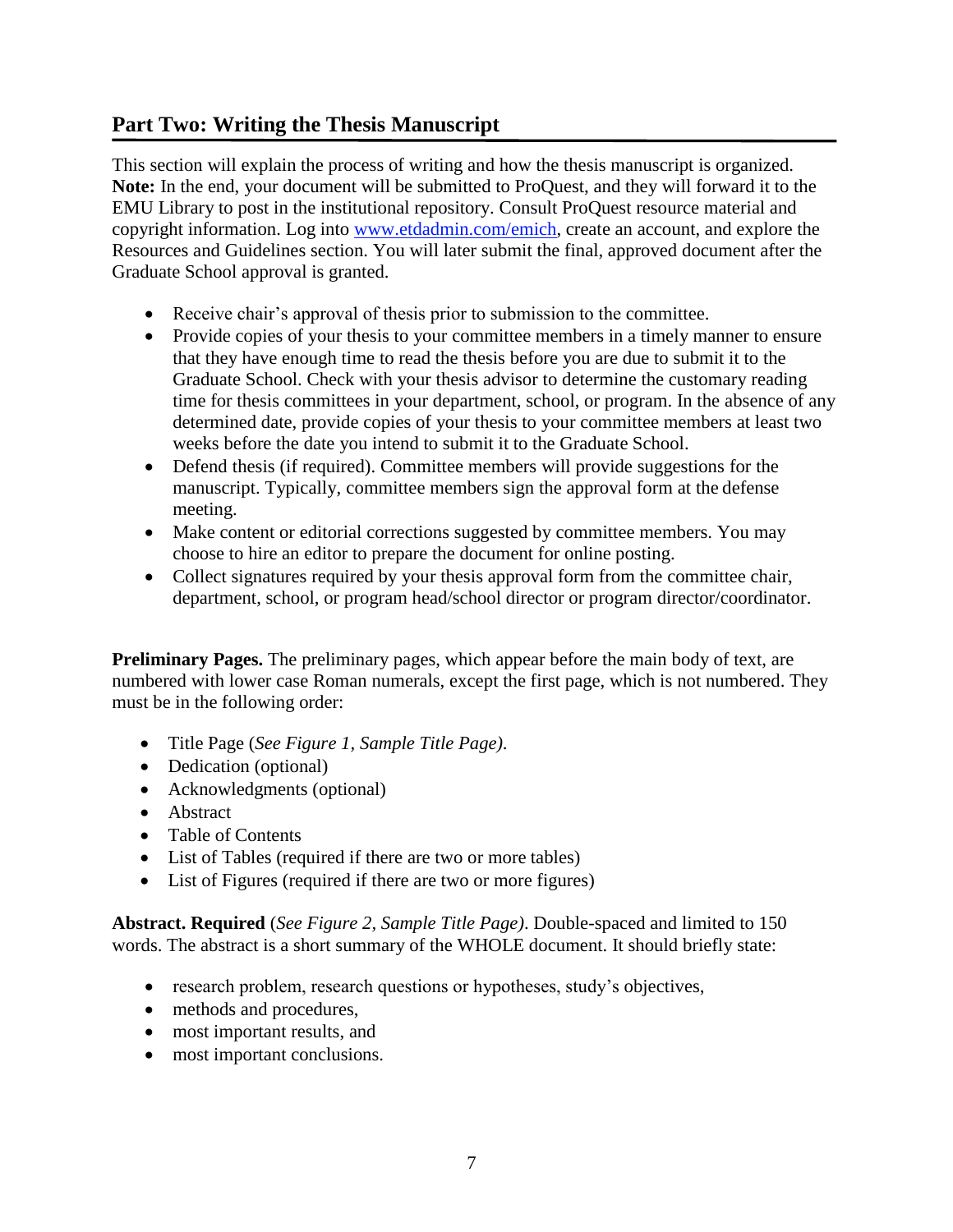<span id="page-10-0"></span>**Table of Contents**. **Required.** Tables of Contents may be quite brief, including only chapter headings, or more detailed, including major subheadings. The following rules apply:

- The wording of headings in the Table of Contents must correspond **exactly** to the wording of those headings in the text.
- Preliminary pages with page number references must be listed (except for the title page and the Table of Contents themselves).
- Include a listing of the preliminary pages with page number references (except for the title page and the Table of Contents pages themselves).
- Ellipsis marks, also called "dot leaders," to page number references are required. Use your computer's tab format settings; do not type a row of periods.
- Do not list individual tables or figures in the Table of Contents.
- Make sure that the levels of headings match in the Table of Contents and the text itself. *See Levels of Headings (Figure 3) and Table of Contents (Figures 4 and 5).*

**List of Tables, and List of Figures.** If your thesis contains two or more tables, you must create a List of Tables. Likewise, if you have two or more figures, create a List of Figures. Format these lists as you would a Table of Contents. Include these lists in the preliminary pages section after the Table of Contents. Make sure titles are identical from text to table. See p. iii of this manual for a sample List of Figures.

Your Table of Contents, List of Figures, and List of Tables should be created systematically. Consult the owner's manual for your word-processing software and follow their suggested procedure. This will facilitate future changes that may have to be made.

**Text Pages**. These include the body of the thesis, including the problem, literature review, methods, results, discussion, and conclusion. It is usually divided into chapters or sections. If chapters are used, each one starts on a new page. These pages are numbered with Arabic numerals, except the first page of text, which is not numbered. **Again, the format may vary based upon department, school, or program practices; consult your committee chair.**

1. **Introduction (Chapter One).** Problem statement, background, justification, and significance provide a general introduction to the issue or research topic. State the problem and provide background information. Explain why the problem is significant. Include a literature review that highlights how past research has addressed the problem and note similarities or differences in methods or findings. Give specific reasons why your proposed research is important and how it will contribute to the discipline.

> *Purpose and Objective(s) of the Study.* Clearly state the purpose and objective(s) of your research.

> *Research Question(s) or Hypothesis(es)*. Form an understanding of the research problem and related literature, develop a concisely phrased research question(s) or a hypothesis(es) that will be tested or studied.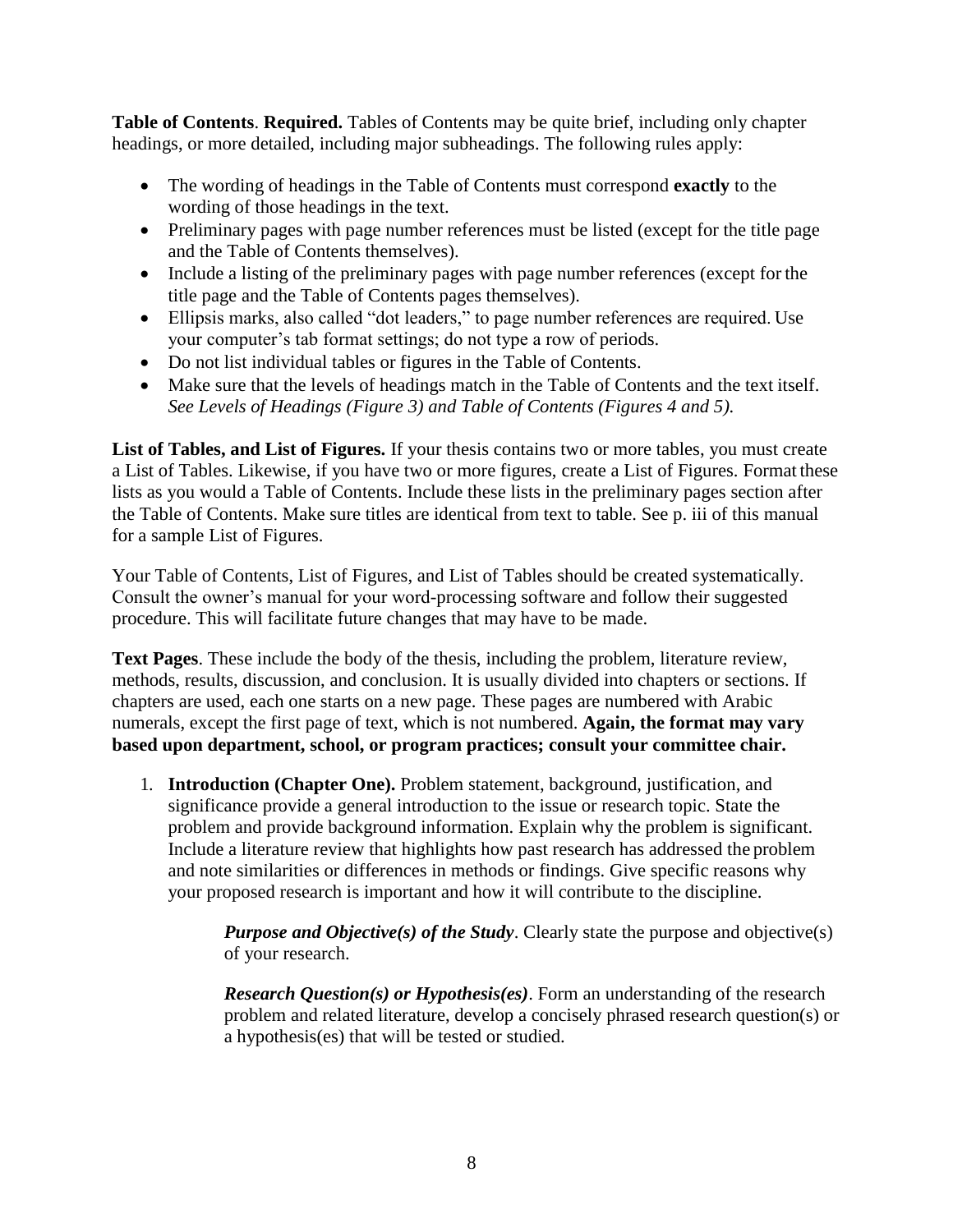<span id="page-11-0"></span>*Theoretical Framework*. Some department, school, or programs require a thesis to be grounded in discipline-specific theory or theories. Explain why the theoretical framework selected or created for your study is appropriate and how it will be used.

*Review of Literature.* Drawing on literature in the discipline and related disciplines, discuss the work of previous scholars that supports, offers a counter position, and provides a context for your study. Literature should be cited regarding all research variables to be explored in the study. An effective literature review is not a mindless set of citations strung together ("Smith said," "Jones noted"). Instead, it frames and contextualizes the topic. In qualitative studies, the researcher may return to relevant literature in later chapters in order to expand the interpretive analysis of key themes.

- 2. **Methods (Chapter Two).** Describe your research methods, providing enough detail so that other researchers can replicate or evaluate your work. Provide the same information that was previously suggested in this manual for the proposal.
- 3. **Results (Chapter Three.)** Present data and findings from your research. Explain tables and figures; don't assume your readers will interpret them the way you do.
- 4. **Discussion (Chapter Four).** Provide a systematic analysis of the results of yourstudy. State how the results relate to your research question(s) or hypothesis(es).
- 5. **Conclusion(s) (Chapter Five).** Summarize how your findings compare to the literature and prior research. Where appropriate, identify additional limitations of the study that were unexpected and encountered during the research process. Discuss the implications of your study and possibilities for further research.

Note: Your committee may have you combine Chapters Four and Five.

**Manuscript/Alternative Format.** The Graduate Council at Eastern Michigan University has endorsed an alternate approach to theses. In addition to the current approach of five or six chapters, two options are offered. Consult your thesis chair regarding practices within your discipline.

- 1. A thesis might include the first four chapters noted above and the fifth chapter in the form of an article disseminating your research that is fully prepared for publication in the required format/style guide required of the journal.
- 2. Three articles prepared for publication are submitted as the thesis: articles for submission to three journals that are prepared in the style guide required by each publication or three articles addressing three aspects of the research.

The purpose of including the article(s) prepared for publication is to disseminate findings, add to the knowledge base in the discipline, and prepare the graduate student for advancement in academe. By preparing an article for publication, the student joins his/her colleagues in staying abreast of developments in the field, promotes the exchange of ideas, and describes emerging techniques for future research. Publication of the article upon graduation assures sharing of the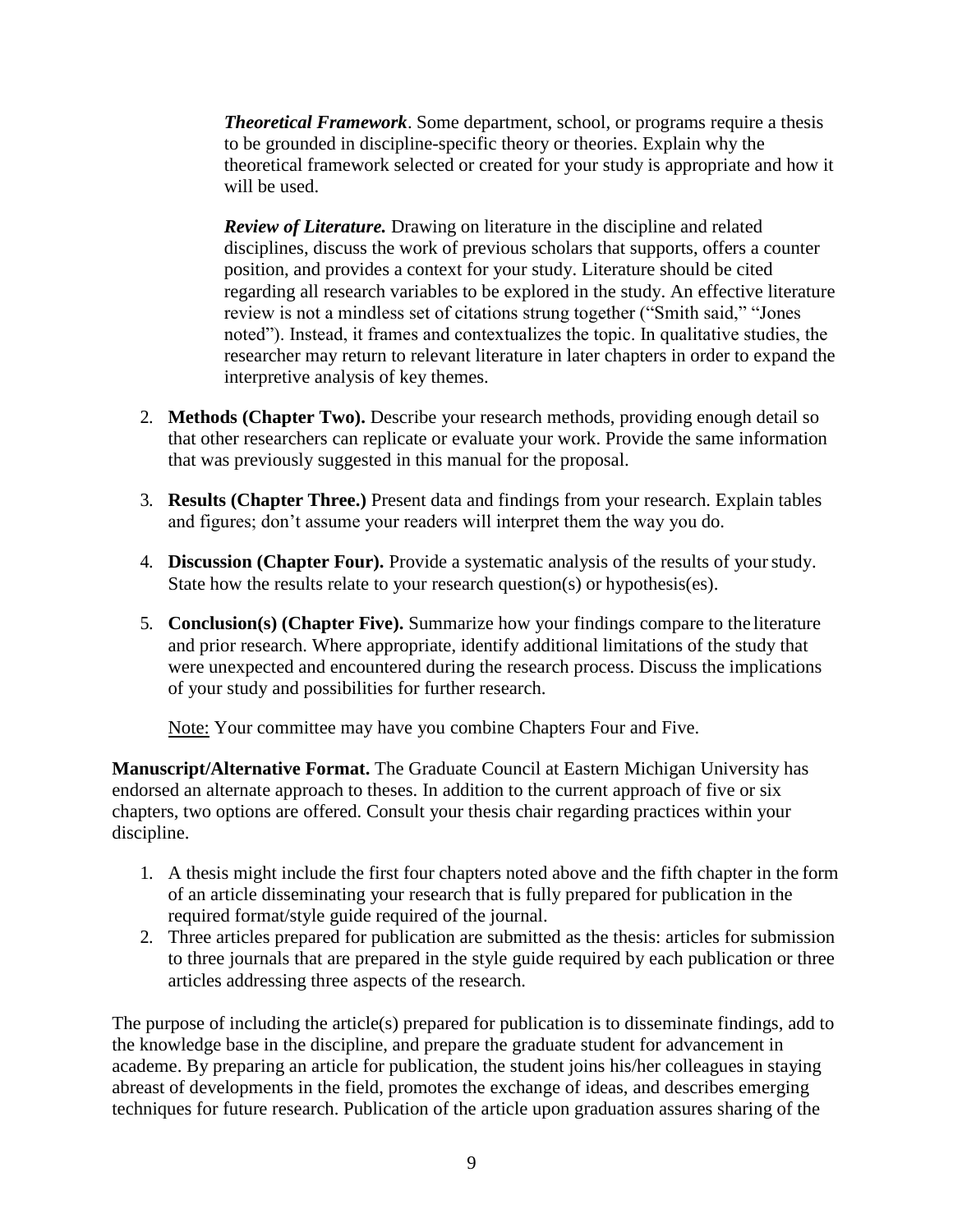<span id="page-12-0"></span>information before the graduate becomes immersed in the responsibilities of a developing career. The published article becomes a key element in professional portfolio, resume, or vitae and may be presented at a professional conference.

The thesis article must carefully adhere to the guidelines of the professional publication(s) in the academic discipline. The author will be required to submit the formal guidelines of the publication with the completed thesis. The article will include an abstract, title, text, tables, charts and graphs, conclusions, appendices, and references/bibliography, again as required by the journal.

Approval process for an article in a thesis:

- Choose a professional publication appropriate for your research. Copy guidelines for yourself and your thesis chair.
- Generate a title and abstract.
- Submit the title, abstract, rough draft of content, and publication guidelines to committee chair for approval.
- Like any other thesis, the committee will approve the overall document including article(s) before submission to the Graduate School.

Your faculty chair will guide you through the writing process as you develop your text, determine tables, charts or graphs, and select references. You may wish to refer to readings related to publication of articles including ["Tips for Greater Success in Writing Journal Articles"](http://roghiemstra.com/writingtips.html) by Robert Hiemstra [\(http://roghiemstra.com/writingtips.html\)](http://roghiemstra.com/writingtips.html).

Numerous steps are involved in writing publishable articles, including brainstorming and the initial writing, text development and editing, revisions after evaluative feedback from faculty, and final editing. Follow the publication guidelines carefully for a successful article submission. Once the thesis is approved, the Graduate School encourages immediate submission to the publication. Disciplines cannot flourish unless research is shared.

**Footnotes or Other Sources of Documentation**. The format and style of documentation of sources vary from discipline to discipline. Consult your discipline's style manual (Table 1) and your thesis chair for the appropriate format. Use the chosen format consistently throughout the thesis.

**Tables and Figures**. Tables and figures may be included within the text or on separate pages. Detailed guidelines are given in the discipline-specific style guides. Refer to them for exact requirements for the presentation of tables and figures in the text. Table headings go above the table; figure captions go below.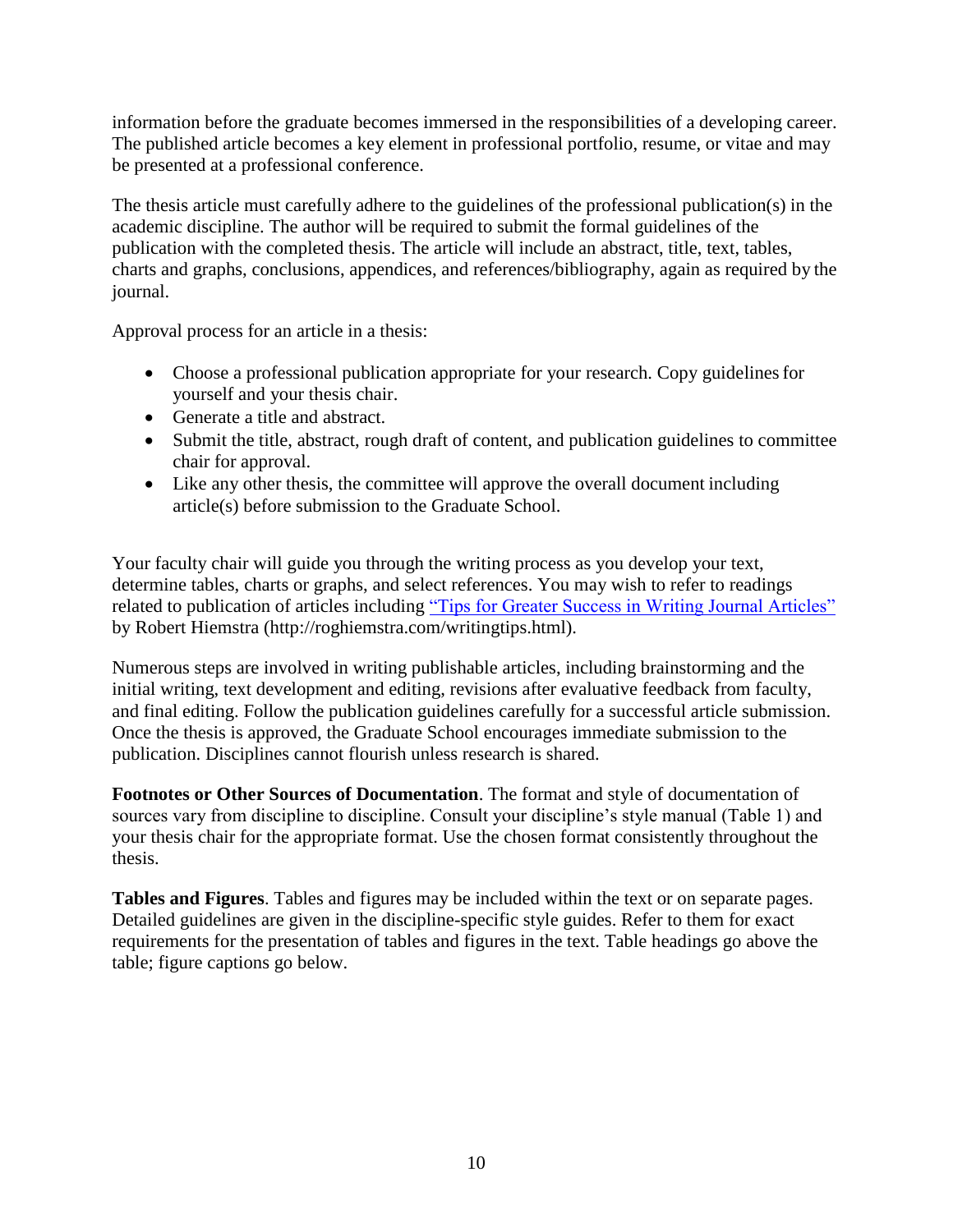<span id="page-13-0"></span>**Supplementary Pages.** The supplementary pages are the sections that follow the body text. They are numbered with Arabic numerals, continuing from the text, and may include:

- References (or Works Cited)
- Bibliography (or Works Consulted)
- Appendix or Appendices
- Index
- Curriculum Vitae

*References (or Works Cited).* **Required.** Your References section should include *all* the sources cited for which you have footnotes within the text, and *only* those sources. Follow your style manual for the correct format.

*Bibliography (or Works Consulted).* **Optional.** A bibliography is a list of all the books, articles, Web sites, and so on that you read as part of your research, even if they are not cited in your thesis. Follow your style manual for the correct format.

*Appendix or Appendices.* **Required for some disciplines.** These are documents that support information in the text. An appendix might include:

- data-gathering instruments or questionnaires;
- supplemental data or information from a secondary source;
- letter approving use of human or animal subjects; or
- any pertinent correspondence, such as permission letters.

Format for Appendix/Appendices:

- If there is more than one appendix, the first page of the Appendix section should be a cover sheet on which the word "APPENDIX" or "APPENDICES" is centered.
- Appendices are labeled with all-cap letters, not numbers (e.g., Appendix A).
- Each appendix must have a specific title (e.g., Appendix B: Survey Form).

*Index.* Optional. Use an index if your thesis contains specific concepts or key words that a researcher may wish to go to directly. Check your word-processing software manual for instructions on how to create an index.

*Curriculum Vitae.* **Optional.** Some department, school, or programs want the student to include a detailed résumé or curriculum vitae.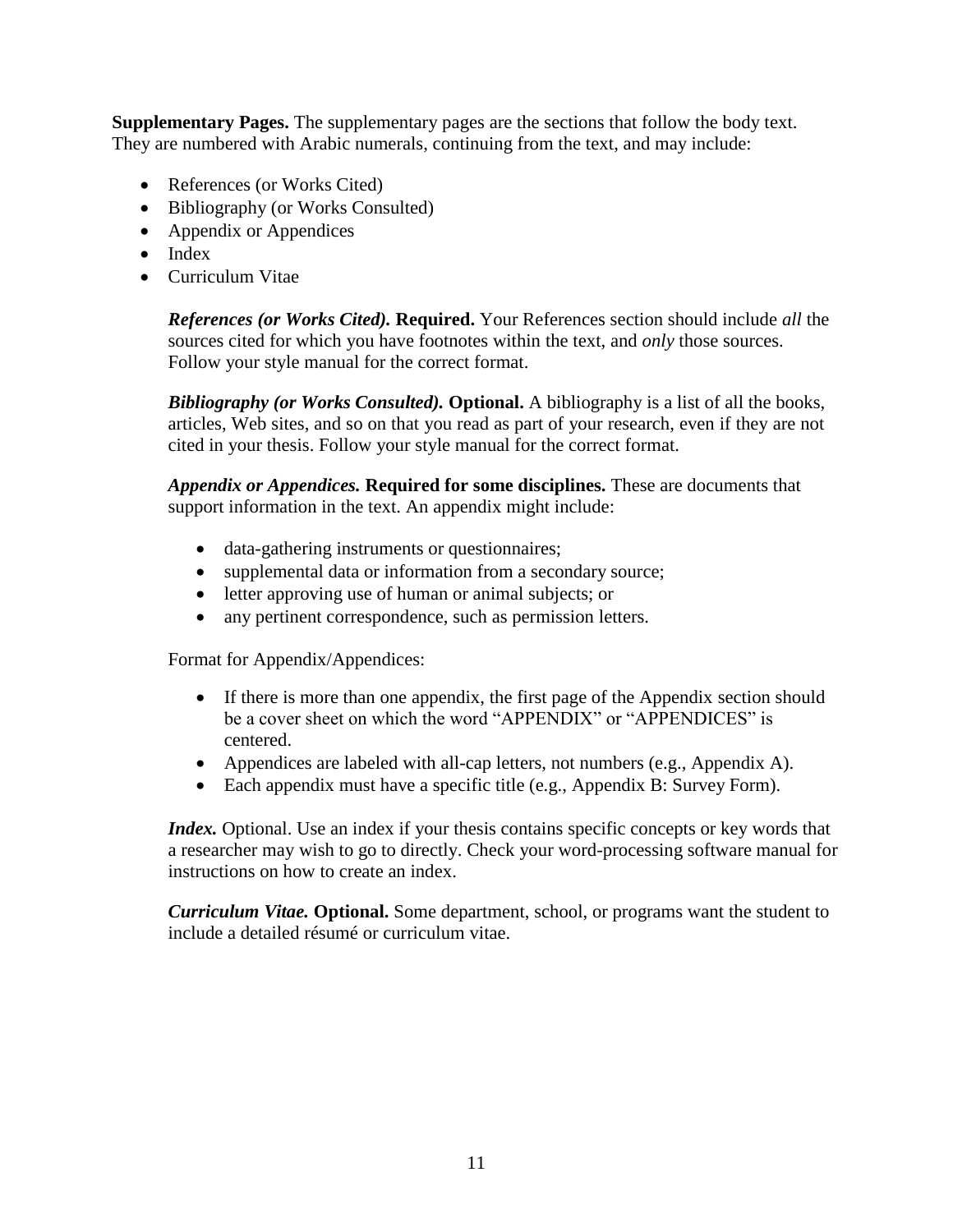#### <span id="page-14-0"></span>**Plagiarism and Fair Use**

The Graduate School requires all dissertations and theses be checked for plagiarism using a plagiarism detection tool such as TurnItIn. Plagiarism is grounds for **failing degree completion or having the master's degree withdrawn.**

Please check with your department, school, or program for additional information about specific procedures and policies.

The "fair use" clause in copyright law allows students to use others' work under certain conditions. ProQuest has developed a set of guidelines for determining whether dissertations fall within the category of "fair use." Some of these guidelines are listed below.

- Always give credit for data or an idea even if it's not a direct quote
- Avoid quoting throughout your manuscript more than a total of one and one-half pages, single-spaced, from any one published source.
- Avoid photocopying significant amounts of text pages from published materials. Even if you created the original material, you may not own the right to distribute the work.
- You may photocopy only one page of graphics from any single published source.

#### **Use of First Person**

In many qualitative theses, where the researcher is the primary "instrument" and makes ethnographic observations, conducts interviews, or locates his/her position as action researcher or participant observer, it is appropriate to use the first-person voice. Discussing and analyzing the researcher's role in the study is often a necessary part of a "subjectivity audit." Students using the APA style guide have its full sanction for this practice. Others should consult their own style guide and, when in doubt, their thesis chair.

#### **Style Guides**

Professional or scholarly style guides provide rules and guidelines for writing and formatting academic manuscripts. They deal with such questions as:

- How should the thesis be organized?
- What is the proper way to cite and list sources?
- When must numbers be spelled out?
- What is the correct spacing for numbers in a mathematical equation?
- How are tables and figure captions formatted?

Every student who writes a thesis must adhere to a style guide. Upon submitting the thesis to the Graduate School, you MUST identify on the Thesis Information Sheet the style guide you used; the Graduate School reader will use that to check for compliance.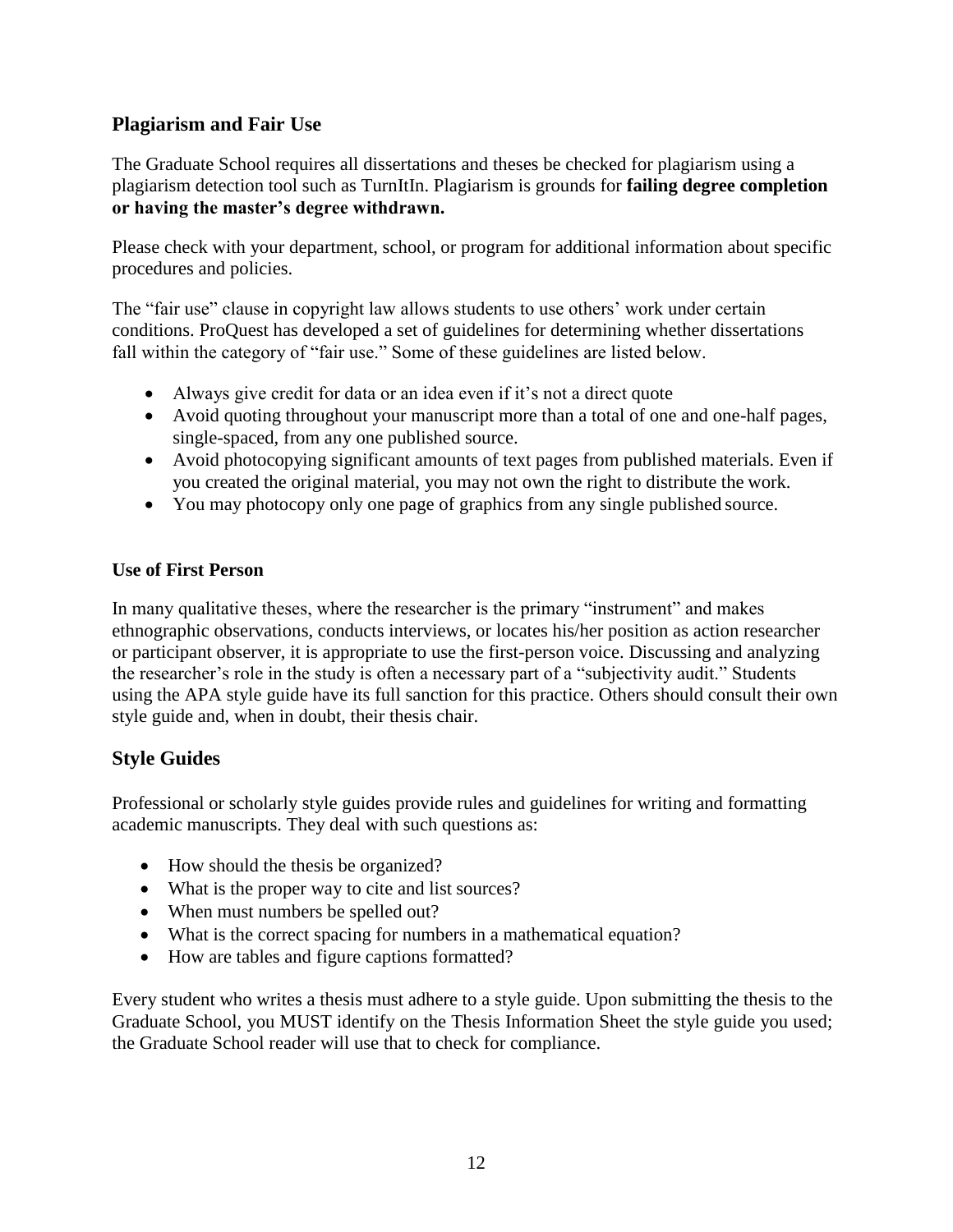Exceptions to the style guide requirements may be made to a document's format to accommodate submission to a journal or other publication. In such cases, you must supply the thesis reader with a photo copy of the style guide you used or a link to it online.

### <span id="page-15-0"></span>**Physical Specifications of the Manuscript**

The physical specifications of a thesis include every aspect of the document, from its appearance – including required margins, spacing, and font size – to all formatting details. The requirements in this section are specific to all theses submitted to the Eastern Michigan University Graduate School.

#### **NOTE: If a conflict arises, the rules in this section override approved style guides** (e.g., APA, Chicago).

Table 1 *Format and Requirement for EMU Thesis*

| <b>Page Size</b>                  | $8.5 \times 11$ inches                                |
|-----------------------------------|-------------------------------------------------------|
| <b>Left Margin</b>                | 1.25 inches or 1.0 inch if document will not be bound |
| <b>Top, Bottom, Right Margins</b> | $1.0$ inch                                            |
| <b>Font Style</b>                 | Times New Roman or other serif font                   |
| <b>Font Size</b>                  | 12-point                                              |
| <b>Spacing</b>                    | Double                                                |
|                                   |                                                       |

#### <span id="page-15-1"></span>**Pagination**

Because the thesis document resembles a published book, the pagination can be tricky.

- The title page is p. i, but it is not numbered.
- Preliminary pages (after the title page, and before the body of the text; this includes pages up to the List of Tables and/or List of Figures pages) are numbered in lower-case Roman numerals.
- The body of the text and supplementary pages are numbered with Arabic numerals. The first page of text is p. 1, but it is not numbered.
- All chapters or major sections should begin on a new page.
- A subsection heading should not be the last line at the bottom of a page.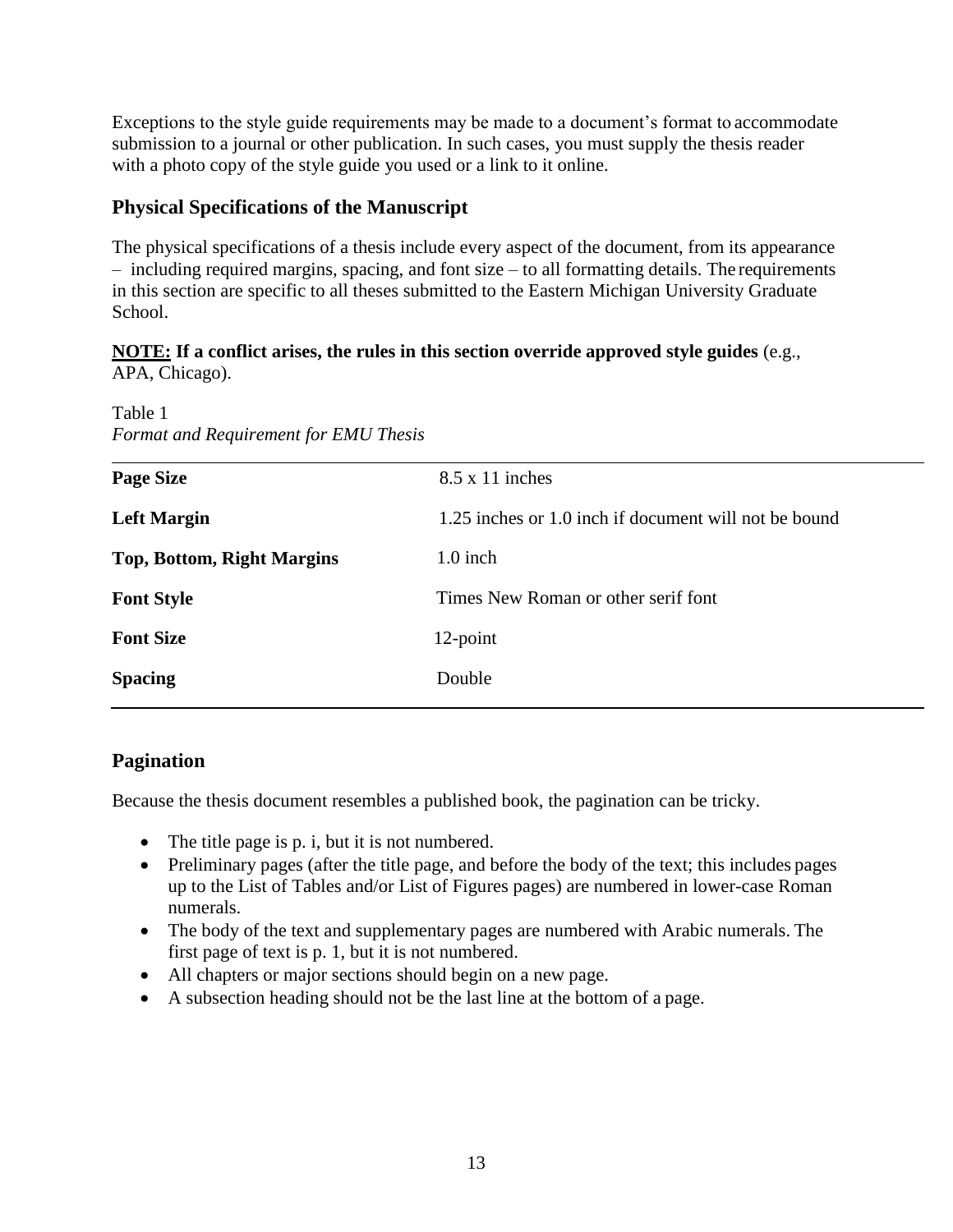#### <span id="page-16-0"></span>**Part Three: Approval Process, Defense, and Revision**

The following section describes the steps in the thesis approval process from your department, school, or program, the oral defense, and editorial revisions.

- 1. Your committee chair will determine when your work is complete and you are ready to share your final draft with your committee or set up your defense.
- 2. If your department, school, or program does not require a defense, your readers will provide their final feedback to you individually. Be aware of any internal deadlines your department, school, or program may have for this process. You must give your readers at least two weeks to review your thesis.
- 3. If your department, school, or program requires a defense, schedule a date and location for the defense meeting. Inform committee members of meeting logistics and submit copies of the thesis to committee members for their review **at least two weeks prior to the defense date**. Either you or your committee chair (depending on department, school, or program practice) will announce the defense date to the public and invite guests.
- 4. Fill out the first part of the *Thesis Document Approval* form *(see Figure 8)*. Take this form to the defense for the committee members to sign.
- 5. Defend your thesis. The full thesis committee must be present (in person or electronically by phone or computer) for the defense. Check with your committee chair for format and procedures for the defense meeting. The meeting typically involves the committee chair introducing you, a 20-30 minute formal presentation on your thesis, followed by a question-and-answer period with committee members and then audience members. You are then asked to leave the room (or the committee leaves the room) while they discusses your defense. **Approval of the defense requires a unanimous vote of the committee.**  You or they return to give their decision and for any additional questions and comments.
- 6. After the defense meeting, revise the thesis in response to any editorial comments from committee members. Your committee has been charged with helping to bring the thesis to a level of excellence appropriate for viewing by scholars around the world so you want it to be as polished as possible.
- 7. Resubmit your thesis to your committee or only the chair for approval and sign-off. (Check department, school, or program procedures.) The department, school, or program head or school director will also have to sign an approval form before the thesis is submitted to the Graduate School.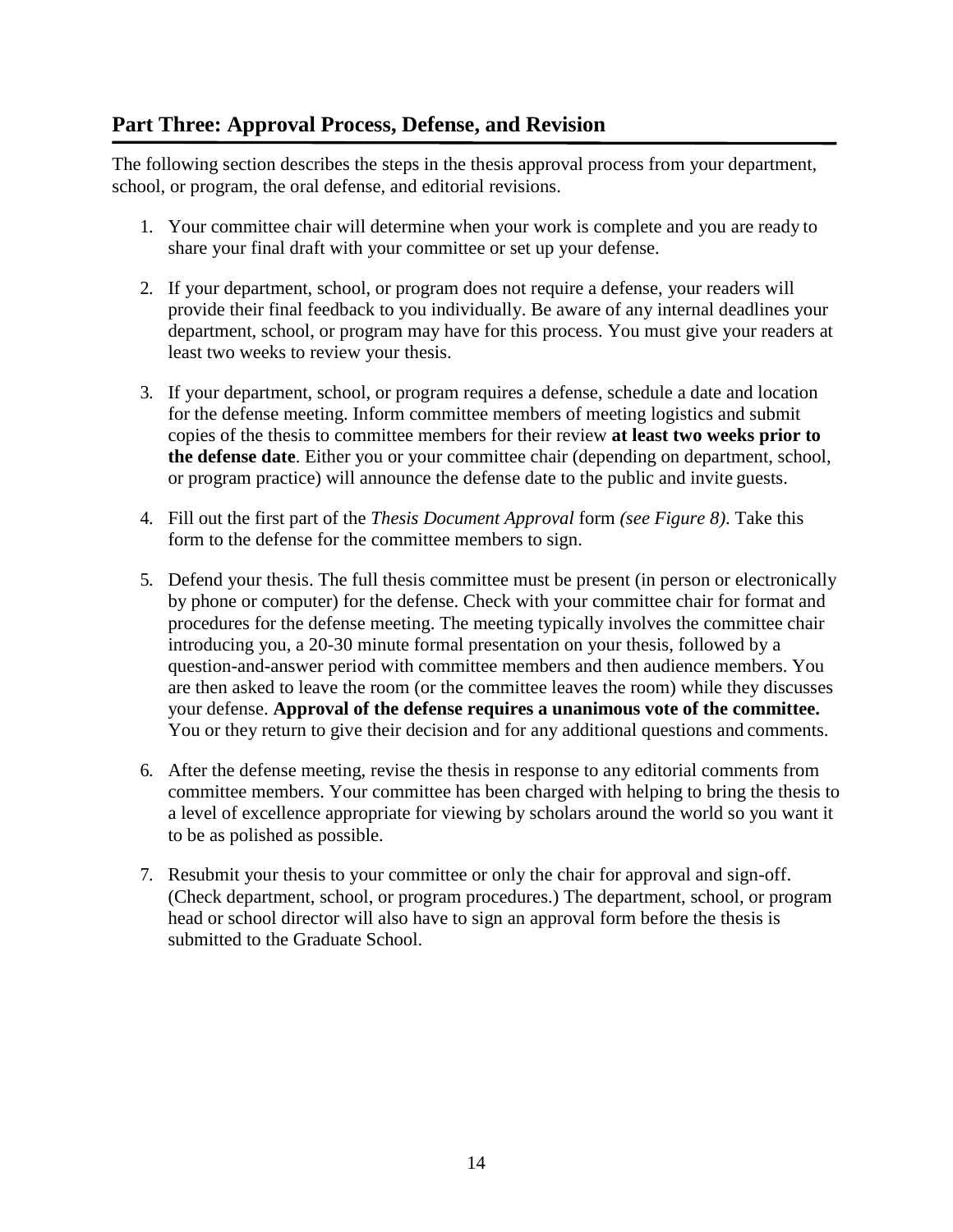#### <span id="page-17-0"></span>**Thesis Checklist/Common Errors**

Complete these steps and check for common errors **before** submitting your thesis to the Graduate School for approval.

- Carefully check the spelling of every word and name on the title page.
- Have you stated the name of your department, school, or program/school properly? For instance, there are no department, school, or programs of linguistics or interior design; those are programs within a department, school, or program or school.
- Did you include the approval form? Is it signed by your thesis chair, all committee members, and your department head or school?
- Does the abstract have no more than 150 words?
- Have you run a spell- and grammar-check? This does not take the place of careful editing, but it will catch some obvious mistakes.
- Are the levels of headings correct, according to your style guide?
- Do all headings and page numbers in the Table of Contents match those in the text exactly?
- Are all sources listed in the references list (or works cited) mentioned in the text?
- Are all citations in the text listed in the reference list (or works cited)? Double-check alphabetization.
- If the thesis involved research using human or animal subjects, did you include a copy of your approval letter in the Appendix?
- Did you use 12-point Times New Roman or other serif fonts? Sans serif fonts and fonts smaller than 12-point will not be accepted for review.
- Is only the left margin justified? DO NOT justify the right margin; the document will not be accepted for review.
- Are preliminary pages numbered with lower case Roman numerals, except for the title page?
- Is this abstract before the Table of Contents?
- Are single quotation marks used ONLY within double quotation marks?
- Is each table and figure on one page (not spread over two) whenever possible?
- Has permission been sought for items taken directly from a source? Use internet sources to seek permission for long quotes, illustrations/models, data tables, and so on, or cite them in your document without copying them directly.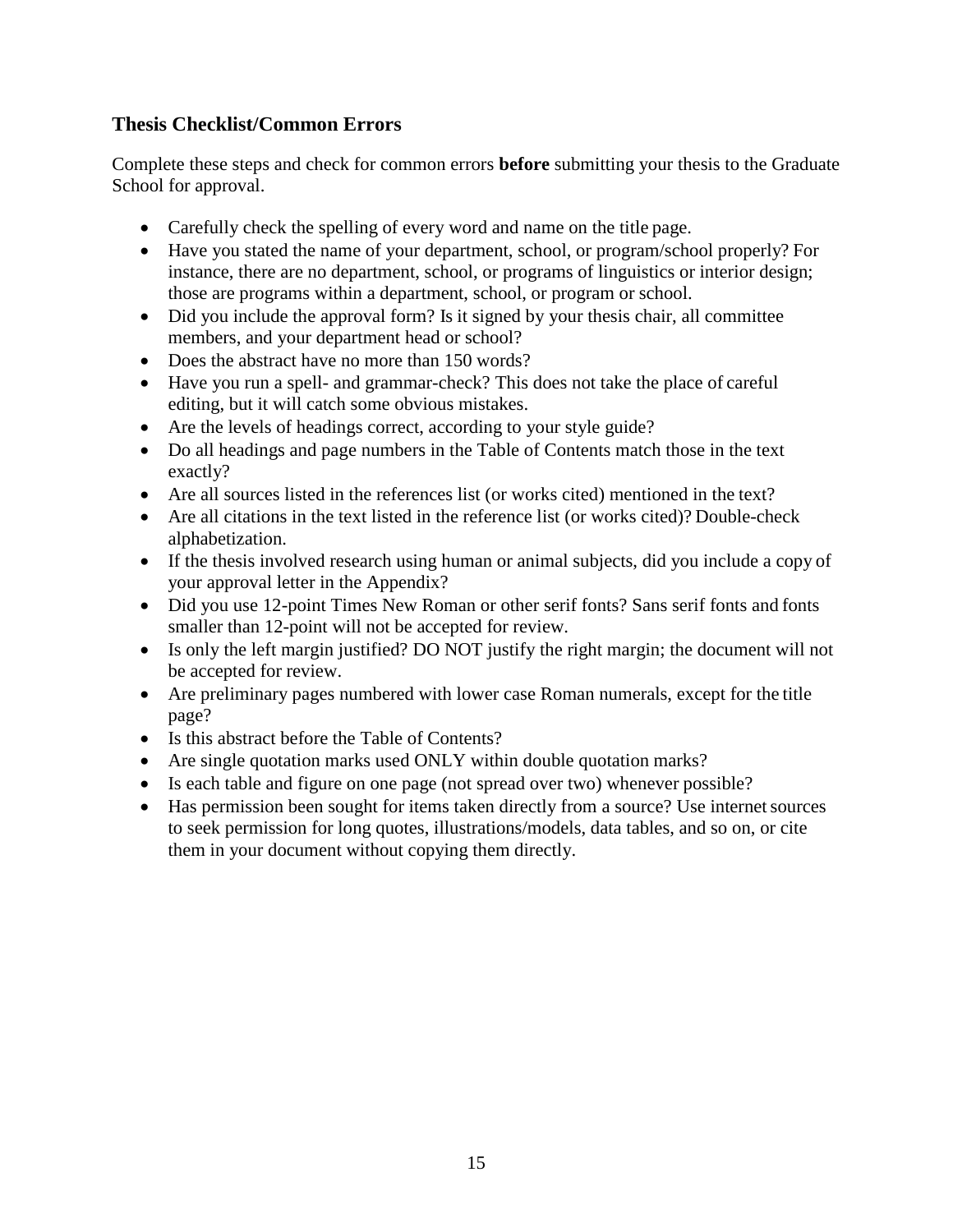#### <span id="page-18-0"></span>**Part Four: Final Submission of Thesis/Deadlines**

Submit an electronic copy (PDF format) of the revised version of your approved thesis to thesis submission@emich.edu. The Graduate School will review the format, including the Table of Contents, headings, figures and tables, and references. Include both the committee-signed *Master's Thesis Document Approval Form* and the *Thesis Information Sheet* (see Figures 8 and 9*)*. Also submit the original signed document approval form and proof of human subjects approval (if it was required).

The thesis reader will check format. It is VERY important that your thesis chair or editor has addressed grammar and spelling errors before the document reaches the Graduate School. The reader may send the document back for further editing if it does not meet Graduate School requirements. You may choose to hire someone to proofread and edit the document. Remember, the final document will be available worldwide, so do all you can to avoid writing errors.

The Graduate School will contact you about any changes that need to be made. Make the necessary changes and email a new copy of the document to thesis submission@emich.edu. The new copy will be reviewed by the Graduate School for final approval. The Graduate School will return the document if the reader's changes are not completed.

Also complete and send to the Graduate School the *Rights and Permission Form (see Figure 10).*  The permission form allows for online posting and offers embargo options of your work if publication or patent is pending. The Graduate School will email you a link to this form.

**Note:** The final approval of theses is the responsibility of the Graduate School. The Graduate School holds students to high standards because the thesis process is a crucial component of graduate studies. Because your thesis is made available to the international academic community through EMU's institutional repository, it serves as an example of the quality of scholarship produced at Eastern Michigan University.

Submitted theses are read in the order they are received at the Graduate School. The first review typically takes only a day or two but may take longer if submitted on or near the semester deadline date along with many other theses and dissertations (see deadlines below).

**IMPORTANT NOTE:** If you are not able to submit your thesis in acceptable form to the Graduate School by the deadlines below, you may not be able to graduate until the following term. Submission **before** these dates is preferred. The oral defense should have been completed, and the *Master's Thesis Document Approval* form should be signed by all your committee members and the appropriate academic administrator(s) BEFORE you submit the thesis to the Graduate School. Graduate School sign-off will occur when all editing corrections have been made.

> **December Graduation……………….. November 15 April Graduation…………………….. March 15 August Graduation…………………... July 15**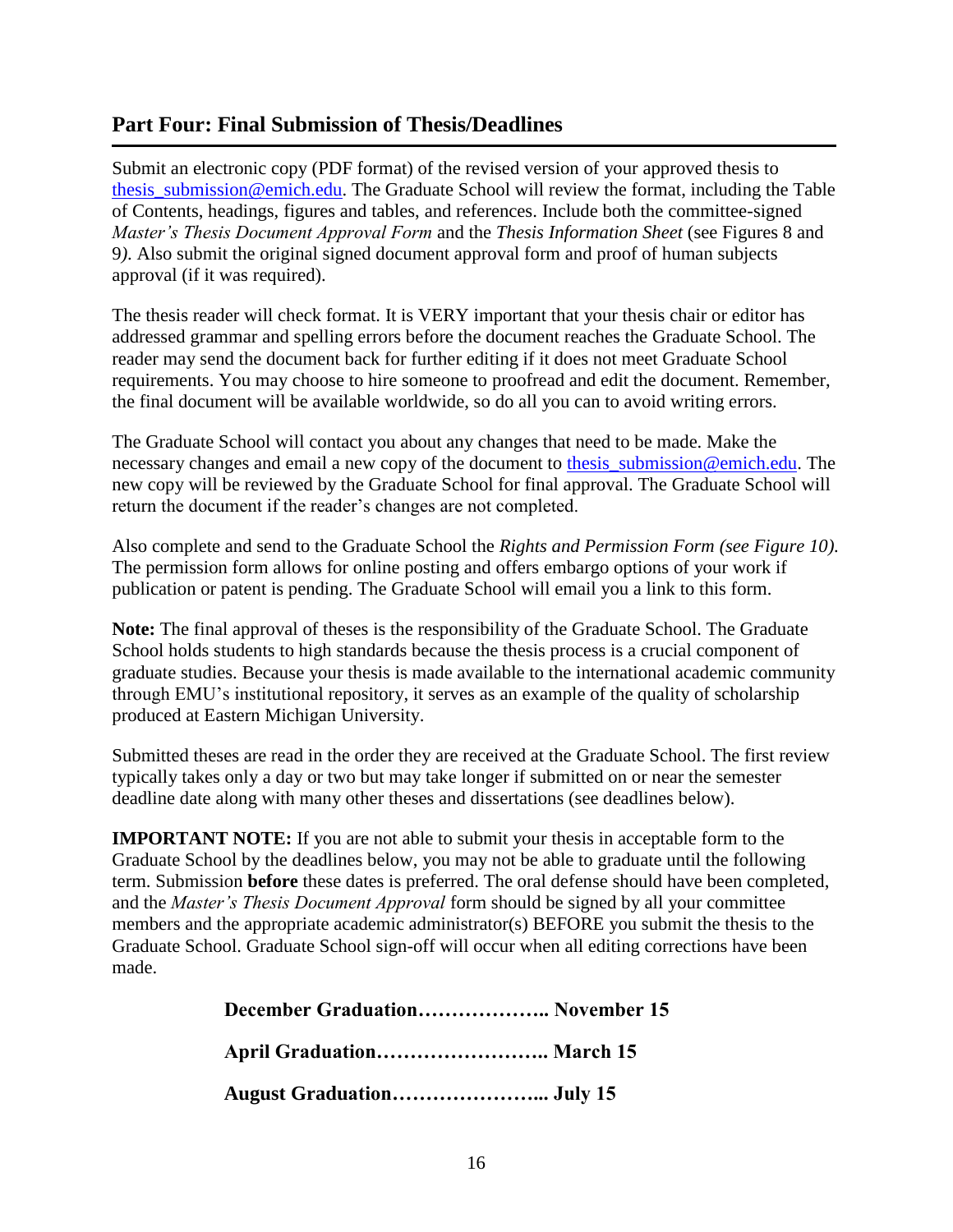<span id="page-19-0"></span>The Graduate School will contact you when your document has been granted final approval and will provide you with instructions for submitting your work to ProQuest.

DO NOT submit anything to ProQuest before being given permission by the Graduate School.

Once you submit to ProQuest, they send the document to the EMU Library for posting to the institutional repository, which makes your work discoverable online.

REQUIRED: During the ProQuest submission process, you will be asked about immediate or delayed posting online – the embargo process. This means you can delay posting while you wait for a patent to be approved, a journal article published, and so on.

- Once your document has received final approval, the Graduate School will send you information about the final steps.
- You MUST submit the thesis to ProQuest. The Graduate School will provide a link for you to access the ProQuest thesis submission system.
- Upon submission to ProQuest, the document will be forwarded to the EMU Library for inclusion in the institutional repository.
- The University no longer requires bound copies for the Library. Check with your chairperson to see if your department, school, or program requires one. If so, you need to make your own arrangements to have that done.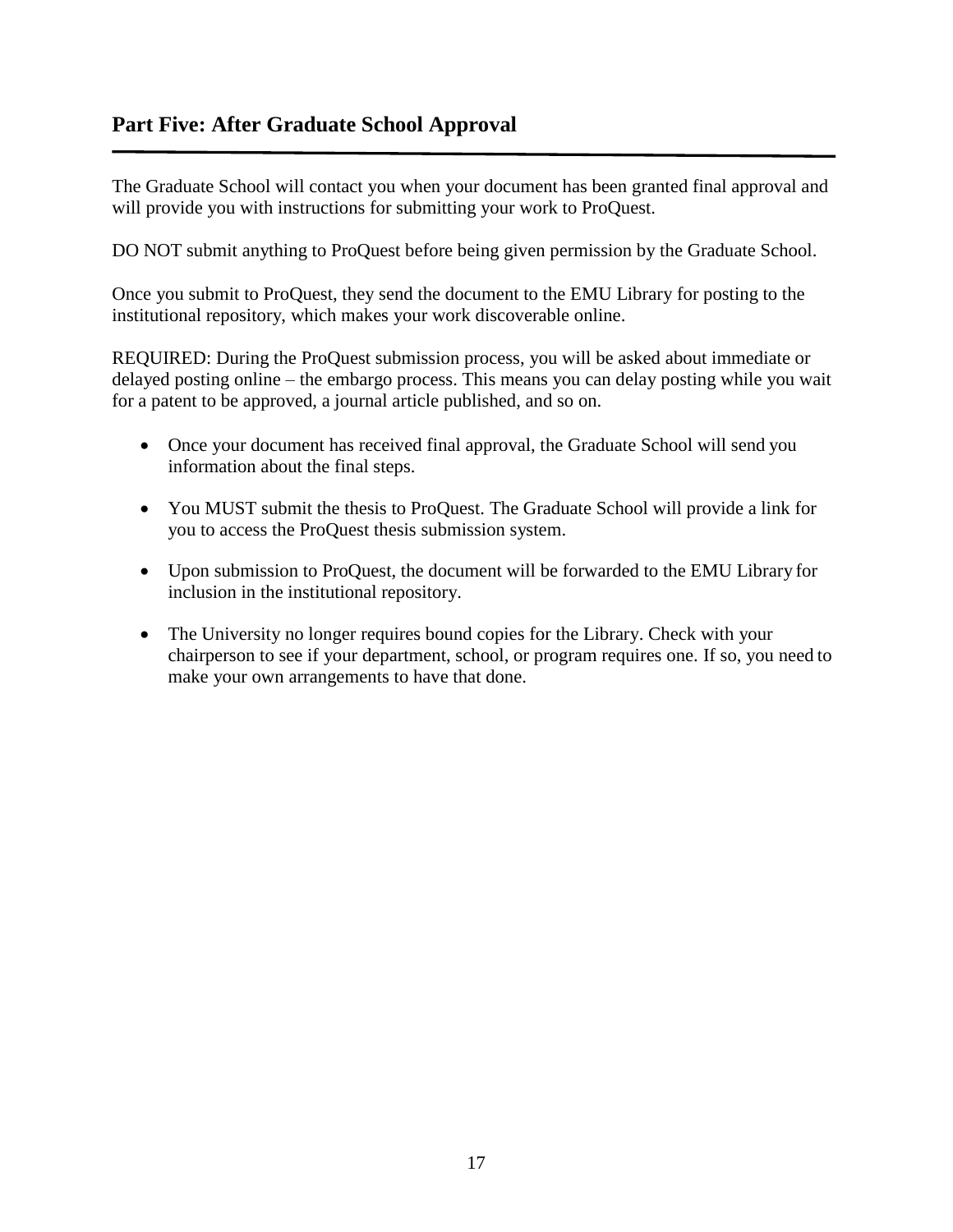Students' Understanding About Clinical Research and Their Willingness to Participate in

**Clinical Trials** 

by

Shashikiran Pathakamudi

Thesis

Submitted to the School of Health Sciences

Eastern Michigan University

in partial fulfillment of the requirements

for the degree of  $% \left\vert \cdot \right\rangle$ 

#### MASTER OF SCIENCE

 $\operatorname{in}$ 

Clinical Research Administration

Thesis Committee:

Irwin Martin, Ph.D., Chair

Jean Rowan, MD, MS.

February 26, 2018

Ypsilanti, Michigan

<span id="page-20-0"></span>*Figure 1.* Sample title page. (Note: This page is in 12-point font and nothing is to be in boldface type. Fit your information to center, using 1.5- or double-spacing. Do not number page.)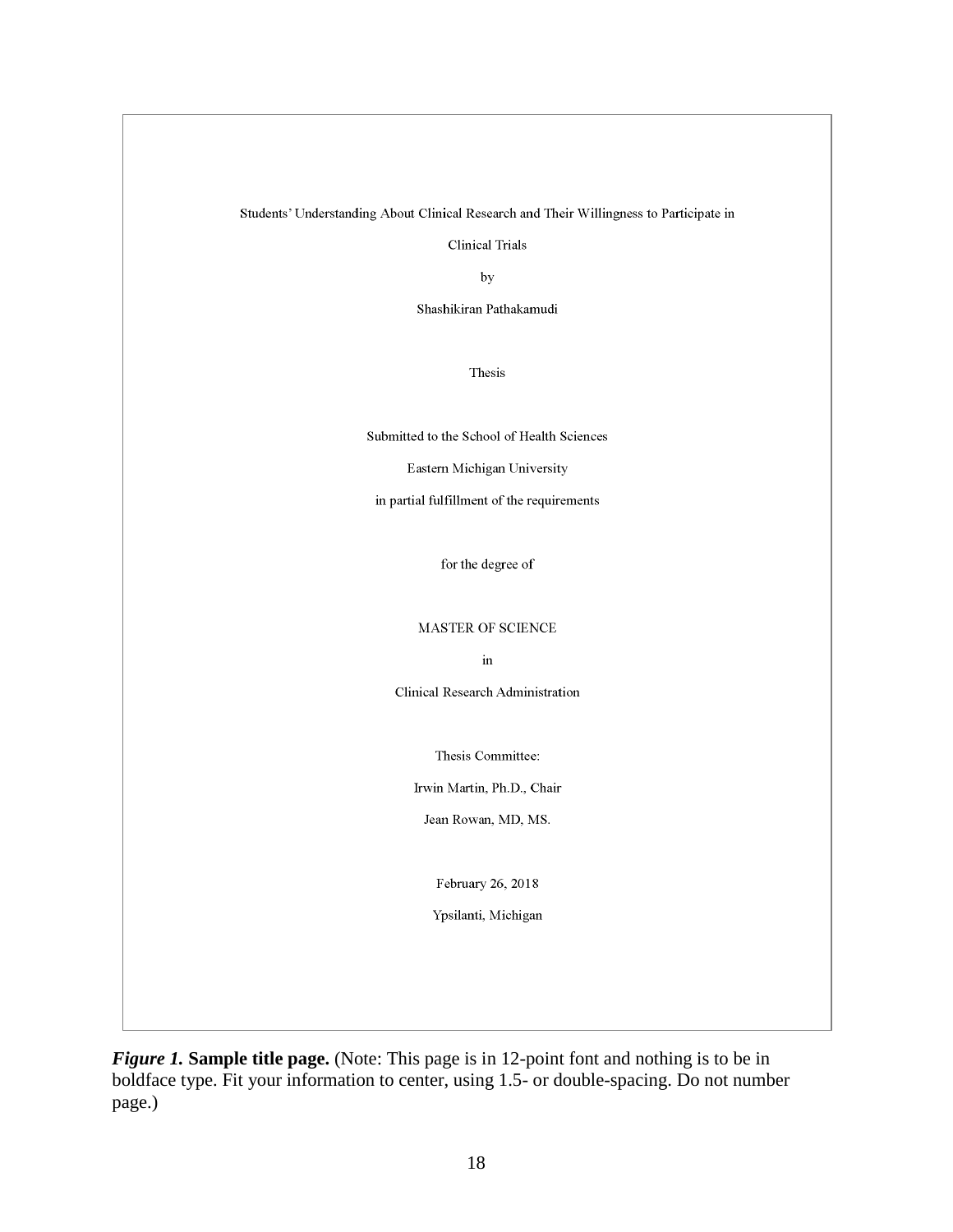#### STUDENTS' WILLINGNESS TO PARTICIPATE IN CLINICAL TRIALS

#### Abstract

iii.

Adolescents and young adults remain underrepresented in clinical trials. Knowledge and perceptions related to clinical research usually determine willingness to participate. During the spring of 2016, an in-class paper survey was conducted to determine whether providing a brief introduction to clinical research would affect the willingness of undergraduate students from the College of Arts and Sciences and the College of Technology at Eastern Michigan University to participate in clinical trials. Some participants received information on clinical research through a short paragraph, and some received no new information, which differentiated the "active" group from the "placebo" group. Overall, both groups provided similar responses to the questions related to understanding and willingness. The majority (> 40%) of responders answered that they had little knowledge. However, only 37% of the active group and 11% of placebo group participants knew that the research was related to humans. Across both groups, nearly 60% of responders expressed willingness to participate in clinical trials. Monetary compensation was the most common motivator, and uncertainty about safety was the most common reason for non-participation in clinical trials. Keywords: clinical trials, participation, willingness

<span id="page-21-0"></span>*Figure 2.* **Sample abstract.**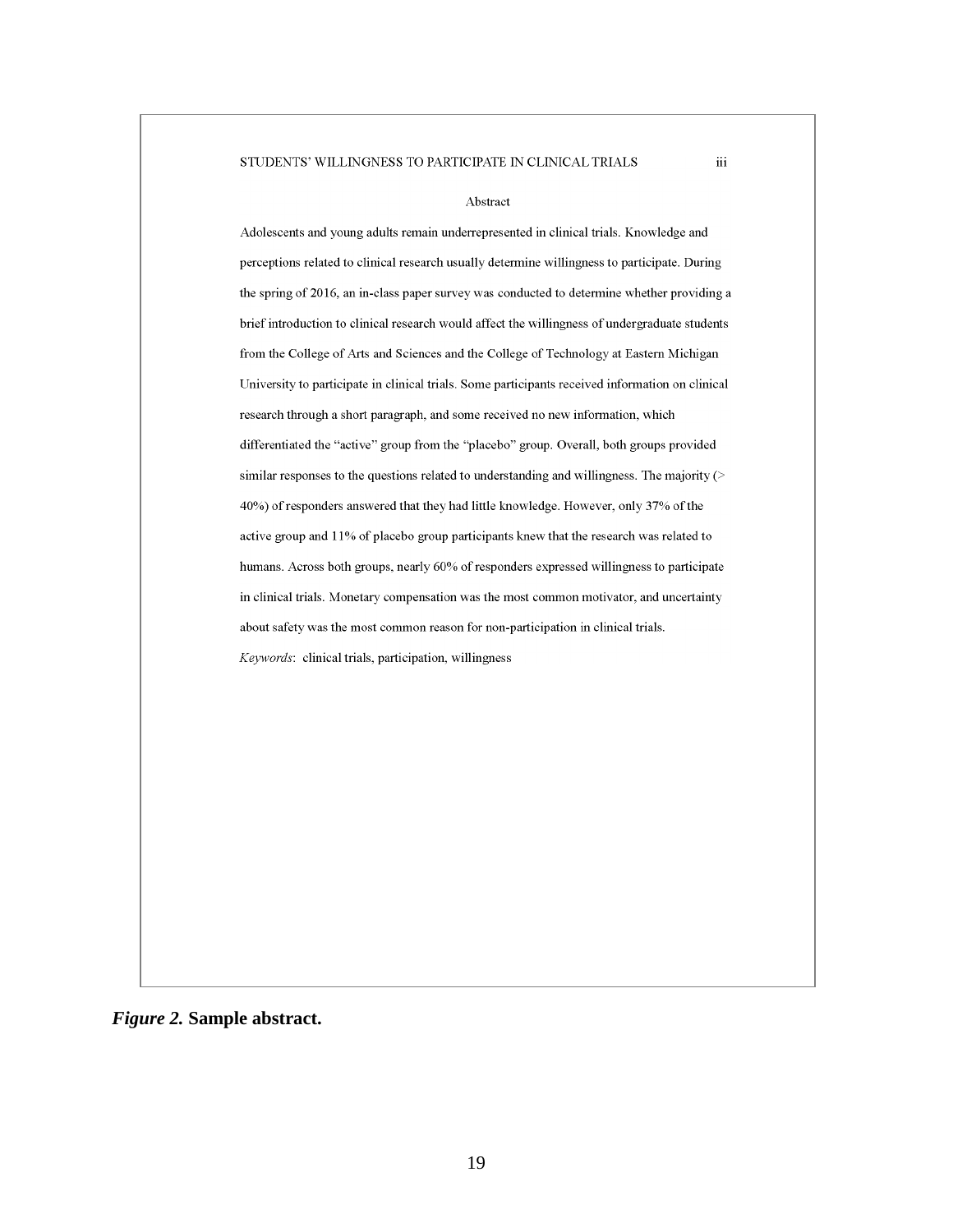## LEVELS OF HEADINGS

<span id="page-22-0"></span>

#### **1 Centered, Boldface, Uppercase and Lowercase Heading**

Then your paragraph begins below, indented like a regular paragraph.

#### **2 Flush Left, Boldface, Uppercase and Lowercase Heading**

Then your paragraph begins below, indented like a regular paragraph.

3 **Indented, boldface, lowercase paragraph heading ending with a period.** Your paragraph begins right here, in line with the heading.

*4 Indented, boldface, italicized, lowercase paragraph heading ending with a period.* Your paragraph begins right here, in line with the heading.

5 *Indented, italicized, lowercase paragraph heading ending with a period.* Your paragraph begins right here, in line with the heading.

--------------------------------------------------------------------------------------------

\*For headings at Levels 3-5, the first letter of the first word in the heading is uppercase, and the remaining words are lowercase, except for proper nouns and the first word to follow a colon.

*Figure 3.* **Levels of Headings, APA, 6th edition.**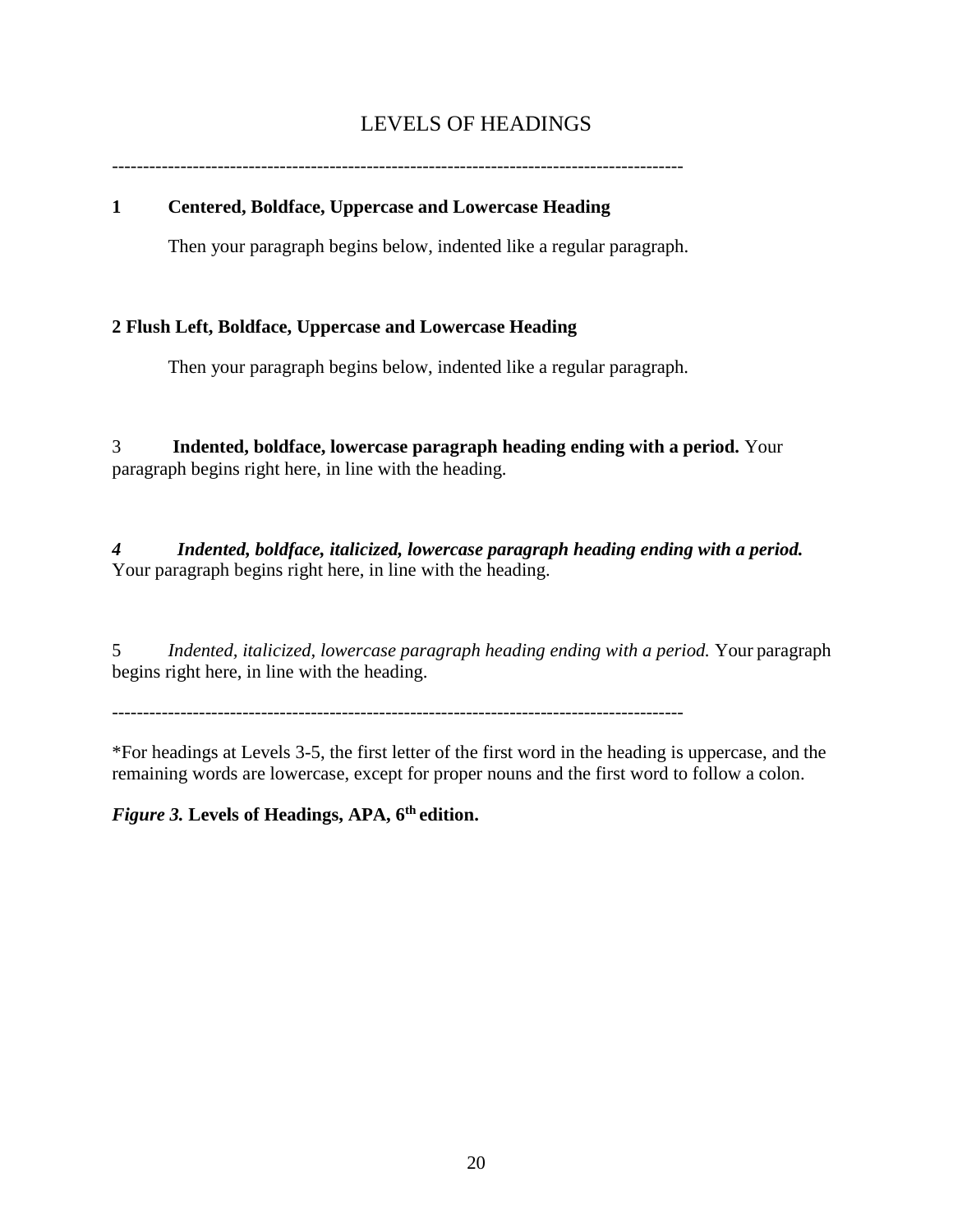# **Table of Contents (Quantitative)**

<span id="page-23-0"></span>

| Chapter 5: Summary, Conclusions, Inferences, and, Recommendations for Further 68 |
|----------------------------------------------------------------------------------|
|                                                                                  |
|                                                                                  |
|                                                                                  |

Figure 4. Sample Quantitative Table of Contents. (This should be double-spaced throughout, with no extra half-spaces. Do not include more than three levels of headings in your Table of Contents.)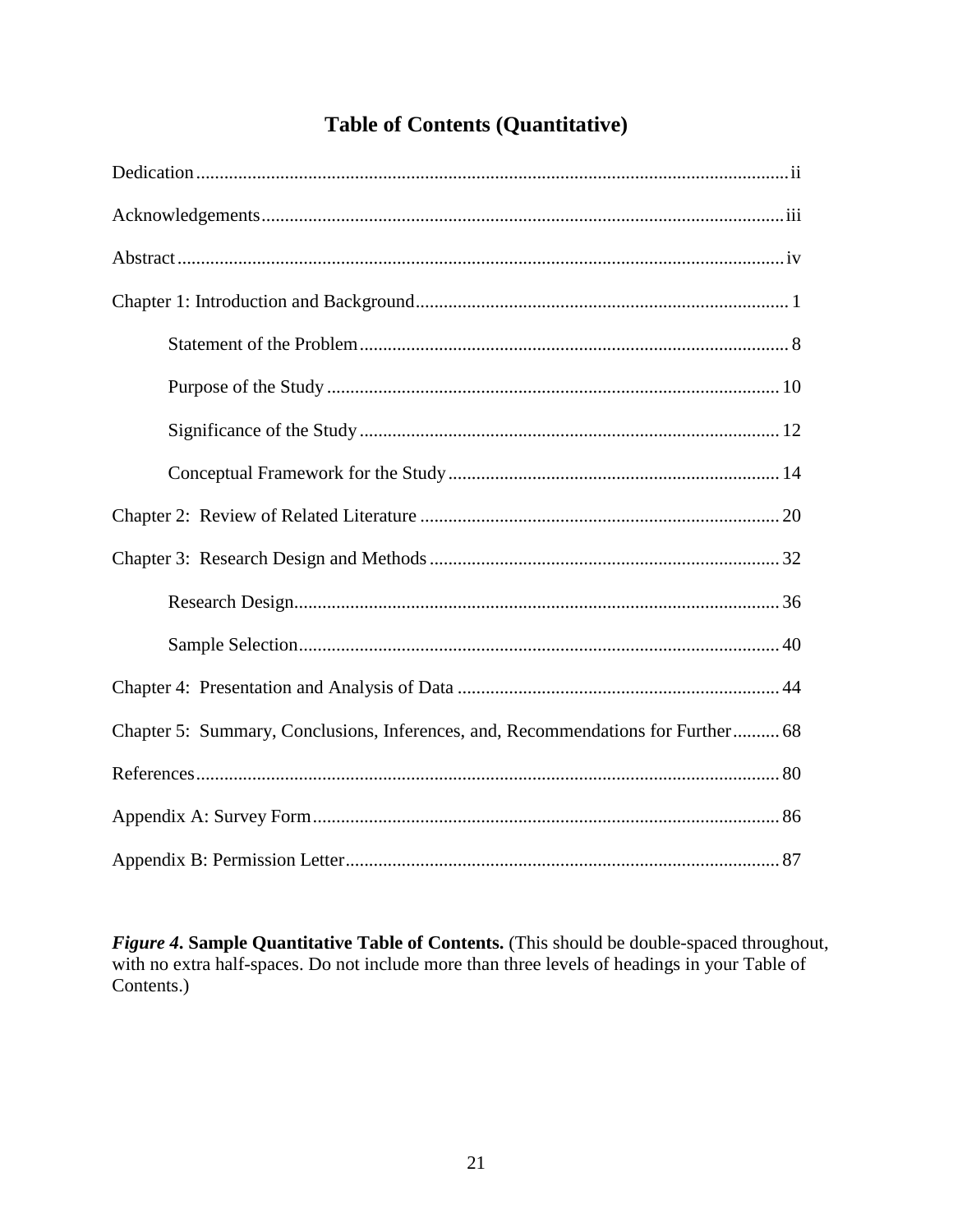# **Table of Contents (Qualitative)**

<span id="page-24-0"></span>

Figure 5. Sample Qualitative Table of Contents. (This should be double-spaced throughout, with no extra half-spaces.)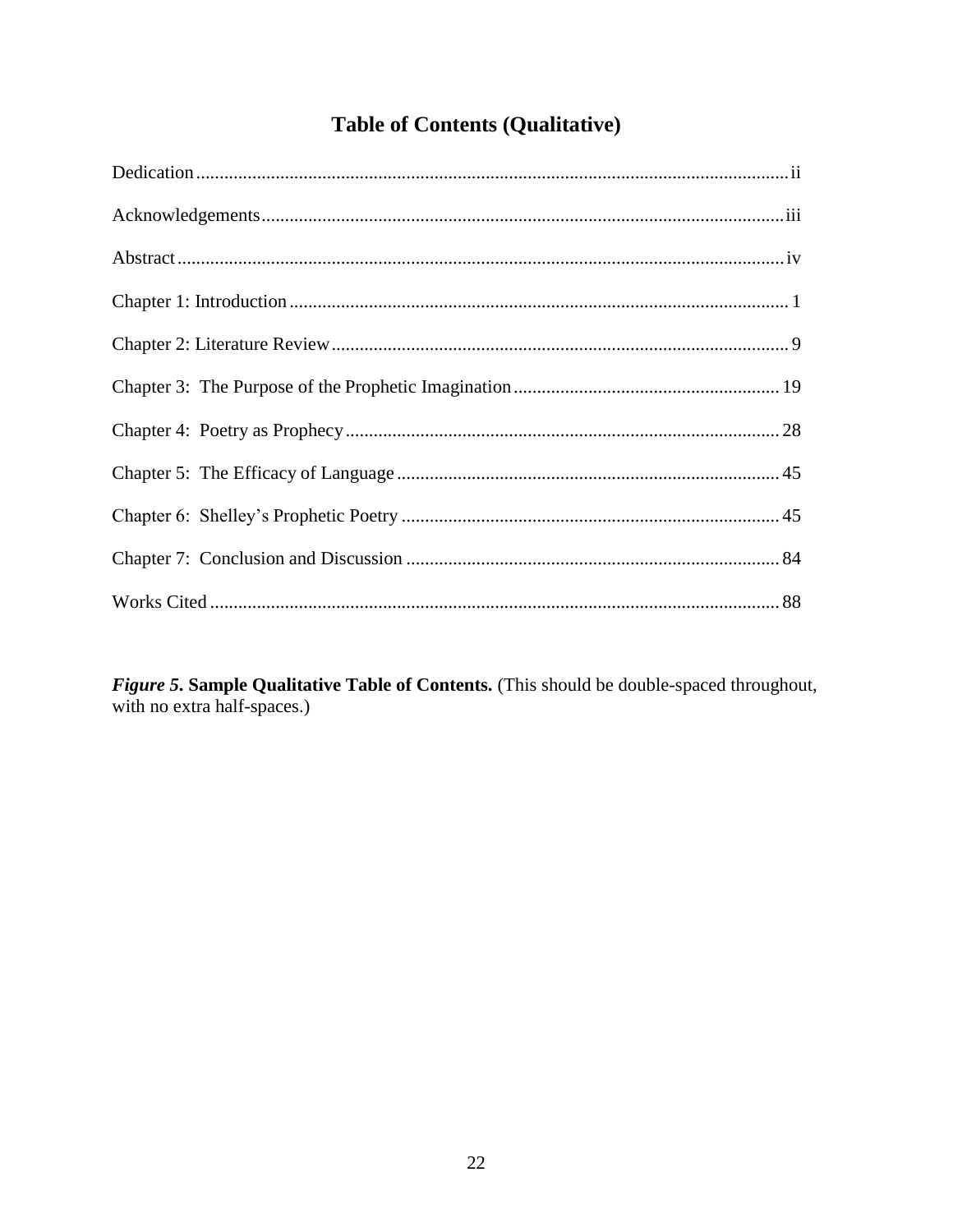|                              |                                                    | EASTERN MICHIGAN UNIVERSITY<br>Graduate School<br>Master's Thesis COMMITTEE Approval Form |  |
|------------------------------|----------------------------------------------------|-------------------------------------------------------------------------------------------|--|
|                              |                                                    |                                                                                           |  |
|                              |                                                    |                                                                                           |  |
|                              |                                                    |                                                                                           |  |
| Email address                |                                                    |                                                                                           |  |
| Phone (work)                 |                                                    | (home/cell)                                                                               |  |
| Thesis Topic/Tentative Title |                                                    |                                                                                           |  |
| Committee Members:           | (Attach vitae/resume of any off-campus appointee.) |                                                                                           |  |
|                              |                                                    | <b>APPROVALS</b>                                                                          |  |
|                              |                                                    | Date Program Director/Coordinator/Dept. Head Signature                                    |  |
|                              |                                                    |                                                                                           |  |
|                              |                                                    | Date Graduate School Signature 1996                                                       |  |

<span id="page-25-0"></span>*Figure 6.* **Master's Thesis Committee Approval Form.** (See Graduate School website for fillable form.)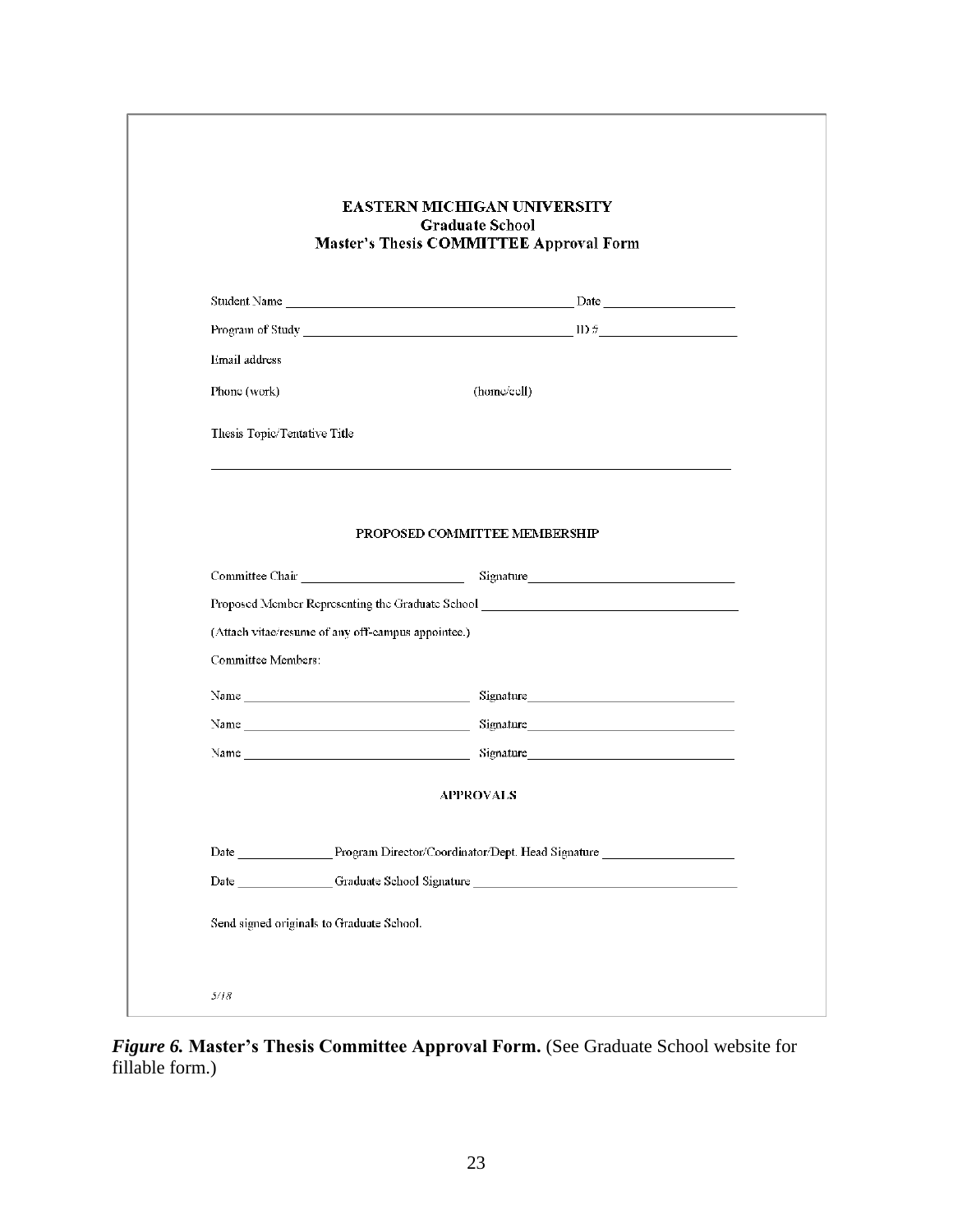|                                            | <b>EASTERN MICHIGAN UNIVERSITY</b><br>Graduate School<br><b>Master's Thesis PROPOSAL Approval Form</b> |  |
|--------------------------------------------|--------------------------------------------------------------------------------------------------------|--|
|                                            |                                                                                                        |  |
|                                            |                                                                                                        |  |
|                                            |                                                                                                        |  |
|                                            | <b>TENTATIVE TITLE OF PROPOSED THESIS</b>                                                              |  |
|                                            | <b>COMMITTEE REPORT ON THESIS PROPOSAL</b>                                                             |  |
|                                            | After review of the thesis proposal, the Thesis Committee certifies that:                              |  |
|                                            | [] The proposal is satisfactory and the candidate may proceed.                                         |  |
|                                            | [] The proposed research does NOT involve the use of human or animal subjects                          |  |
| Review Committee prior to data collection. | [ ] The proposed research involves human subjects and will be sent to University Human Subjects        |  |
|                                            | [] The proposal is not satisfactory and the following deficiencies must be corrected.                  |  |
| Description of deficiencies                |                                                                                                        |  |
|                                            | <b>COMMITTEE SIGNATURES</b>                                                                            |  |
|                                            |                                                                                                        |  |
|                                            | Member Name   Member 2011                                                                              |  |
|                                            | Member Name   Member 2011                                                                              |  |
|                                            |                                                                                                        |  |
|                                            | ACKNOWLEDGEMENT OF PROPOSAL APPROVAL                                                                   |  |
|                                            |                                                                                                        |  |
| Date Program Coordinator/Dept. Head        |                                                                                                        |  |

<span id="page-26-0"></span>**Figure 7. Master's Thesis Proposal Approval Form.** Note: Some department, school, or programs may use a slightly different form. Check with your thesis chair. (See Graduate School website for fillable form.)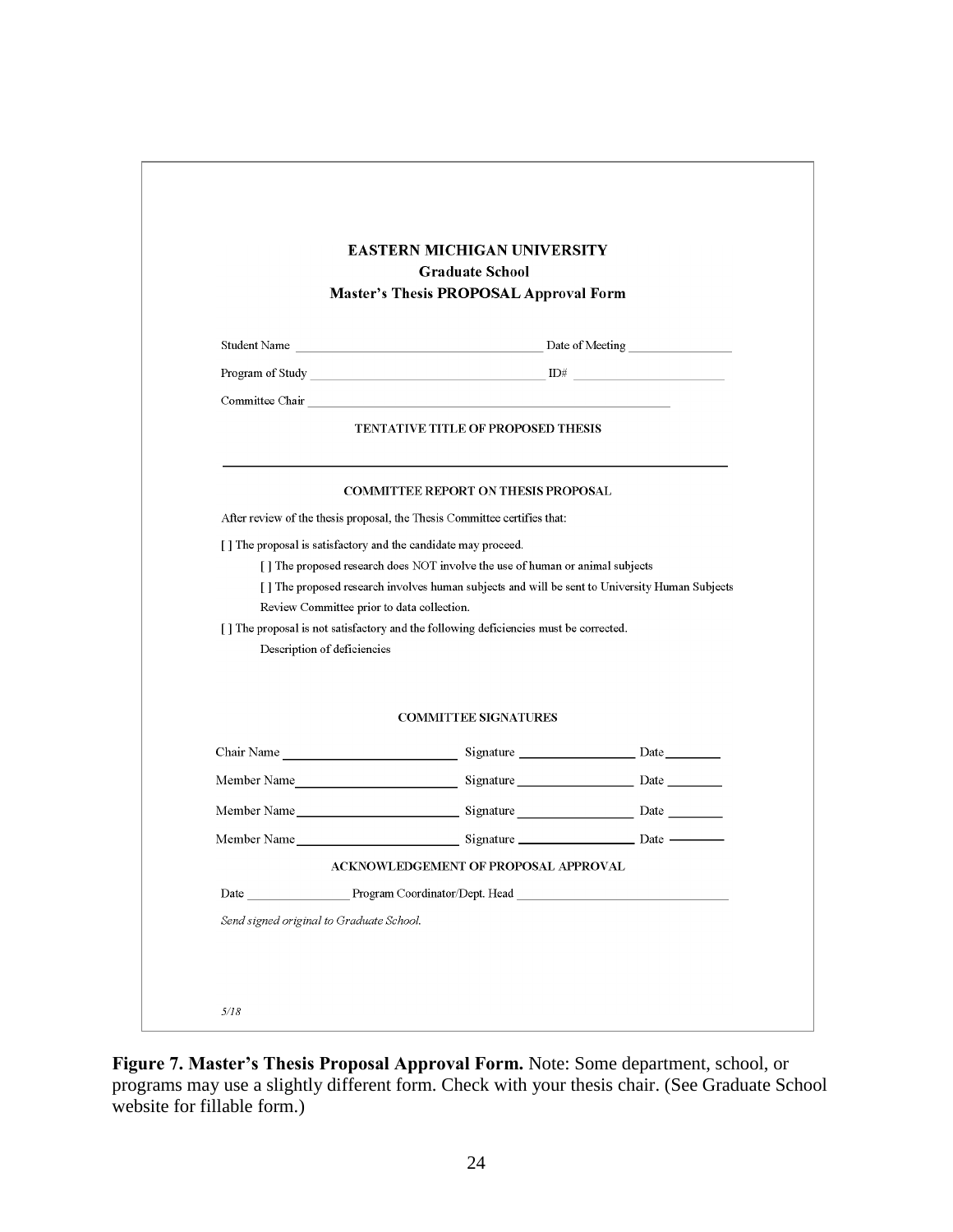|                                                                                                                                                                                                                                    | <b>EASTERN MICHIGAN UNIVERSITY</b><br><b>Graduate School</b><br><b>MASTER'S THESIS Document Approval Form</b>                                                                                                                 |                                                                                                                                                                                                                               |
|------------------------------------------------------------------------------------------------------------------------------------------------------------------------------------------------------------------------------------|-------------------------------------------------------------------------------------------------------------------------------------------------------------------------------------------------------------------------------|-------------------------------------------------------------------------------------------------------------------------------------------------------------------------------------------------------------------------------|
| Student Name                                                                                                                                                                                                                       |                                                                                                                                                                                                                               |                                                                                                                                                                                                                               |
|                                                                                                                                                                                                                                    |                                                                                                                                                                                                                               |                                                                                                                                                                                                                               |
| Department or School New York Changes and School New York Changes and School New York Changes and School New York Changes and School New York Changes and School New York Changes and School New York Changes and School New Y     |                                                                                                                                                                                                                               |                                                                                                                                                                                                                               |
| College <u>and</u> the college and the college and the college and the college and the college and the college and the college and the college and the college and the college and the college and the college and the college and |                                                                                                                                                                                                                               |                                                                                                                                                                                                                               |
|                                                                                                                                                                                                                                    | <b>TITLE OF THESIS</b>                                                                                                                                                                                                        |                                                                                                                                                                                                                               |
|                                                                                                                                                                                                                                    | <b>ACKNOWLEDGEMENT OF ORIGINAL WORK</b>                                                                                                                                                                                       |                                                                                                                                                                                                                               |
| or program standards for originality.                                                                                                                                                                                              |                                                                                                                                                                                                                               | The above titled work has been examined using a plagiarism check service, and meets department, school,                                                                                                                       |
| Chair Signature                                                                                                                                                                                                                    |                                                                                                                                                                                                                               | Date and the same state of the state of the state of the state of the state of the state of the state of the state of the state of the state of the state of the state of the state of the state of the state of the state of |
| lieu of the chair.                                                                                                                                                                                                                 |                                                                                                                                                                                                                               | *Note - Another authorized individual, such as a program coordinator or program director, may sign in                                                                                                                         |
|                                                                                                                                                                                                                                    | DOCUMENT APPROVAL COMMITTEE SIGNATURES                                                                                                                                                                                        |                                                                                                                                                                                                                               |
| Chair Name                                                                                                                                                                                                                         |                                                                                                                                                                                                                               | Date                                                                                                                                                                                                                          |
| Member Name                                                                                                                                                                                                                        |                                                                                                                                                                                                                               |                                                                                                                                                                                                                               |
| Member Name                                                                                                                                                                                                                        |                                                                                                                                                                                                                               | Date $\qquad$                                                                                                                                                                                                                 |
|                                                                                                                                                                                                                                    |                                                                                                                                                                                                                               | Date                                                                                                                                                                                                                          |
| Member Name                                                                                                                                                                                                                        | Signature and the state of the state of the state of the state of the state of the state of the state of the state of the state of the state of the state of the state of the state of the state of the state of the state of |                                                                                                                                                                                                                               |
|                                                                                                                                                                                                                                    | <b>ACKNOWLEDGEMENT OF COMPLETED THESIS</b>                                                                                                                                                                                    |                                                                                                                                                                                                                               |
|                                                                                                                                                                                                                                    |                                                                                                                                                                                                                               | Date                                                                                                                                                                                                                          |
| Dept. Head/School Director                                                                                                                                                                                                         |                                                                                                                                                                                                                               | Date                                                                                                                                                                                                                          |
|                                                                                                                                                                                                                                    | <b>GRADUATE SCHOOL</b>                                                                                                                                                                                                        | DOCUMENT HAS BEEN SUBMITTED AND EDITED - DEGREE MAY BE CONFERRED                                                                                                                                                              |
|                                                                                                                                                                                                                                    |                                                                                                                                                                                                                               |                                                                                                                                                                                                                               |

<span id="page-27-0"></span>*Figure 8.* **Master's Thesis Document Approval Form.** (See Graduate School website for fillable form.)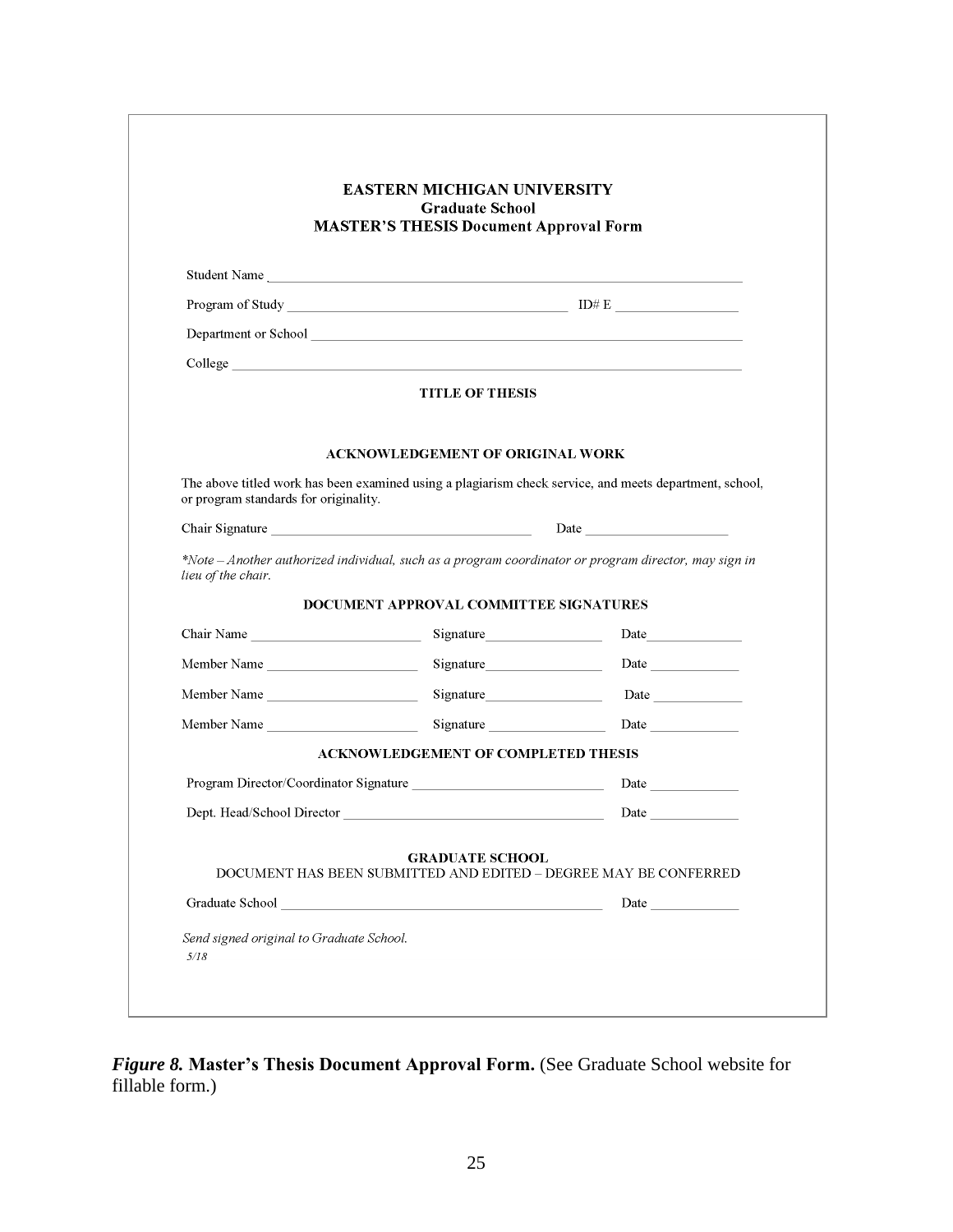|                                                                  | <b>EASTERN MICHIGAN UNIVERSITY</b><br><b>Graduate School</b>                                                                                                                                                                                                                                                                                                                                                                                                                                |
|------------------------------------------------------------------|---------------------------------------------------------------------------------------------------------------------------------------------------------------------------------------------------------------------------------------------------------------------------------------------------------------------------------------------------------------------------------------------------------------------------------------------------------------------------------------------|
|                                                                  | <b>THESIS INFORMATION SHEET</b>                                                                                                                                                                                                                                                                                                                                                                                                                                                             |
|                                                                  | NAME $\_\_\_\_\_\_$ STUDENT #                                                                                                                                                                                                                                                                                                                                                                                                                                                               |
|                                                                  | PHONE (H) $(W)$                                                                                                                                                                                                                                                                                                                                                                                                                                                                             |
|                                                                  | $EMAIL \begin{tabular}{@{}c@{}} \hline \multicolumn{3}{c}{} & \multicolumn{3}{c}{} & \multicolumn{3}{c}{} & \multicolumn{3}{c}{} \\ \hline \multicolumn{3}{c}{} & \multicolumn{3}{c}{} & \multicolumn{3}{c}{} & \multicolumn{3}{c}{} \\ \hline \multicolumn{3}{c}{} & \multicolumn{3}{c}{} & \multicolumn{3}{c}{} & \multicolumn{3}{c}{} \\ \hline \multicolumn{3}{c}{} & \multicolumn{3}{c}{} & \multicolumn{3}{c}{} & \multicolumn{3}{c}{} \\ \hline \multicolumn{3}{c}{} & \multicolumn$ |
|                                                                  |                                                                                                                                                                                                                                                                                                                                                                                                                                                                                             |
| Title of Thesis                                                  |                                                                                                                                                                                                                                                                                                                                                                                                                                                                                             |
|                                                                  |                                                                                                                                                                                                                                                                                                                                                                                                                                                                                             |
|                                                                  |                                                                                                                                                                                                                                                                                                                                                                                                                                                                                             |
|                                                                  | Style Guide Used (check one): ACS _____ APA _____ MLA ____ AIP ____ ASA ____<br>CBE Chicago Turabian Other (Specify and provide paper copy or url.)<br>For office use only--Graduate School staff must complete the following:                                                                                                                                                                                                                                                              |
| director                                                         | Is Approval Form signed by all committee members and the department, school, or program head/school<br>$Yes \_ No \_$                                                                                                                                                                                                                                                                                                                                                                       |
|                                                                  | If the research involved the use of human or animal subjects, is evidence of approval from the UHSRC or                                                                                                                                                                                                                                                                                                                                                                                     |
|                                                                  | $Yes \_\_No \_\$                                                                                                                                                                                                                                                                                                                                                                                                                                                                            |
|                                                                  | 1. If the answers to both the above questions are "yes," you may accept the thesis from the student.<br>If not, return it to the student for compliance with the above requirements.                                                                                                                                                                                                                                                                                                        |
|                                                                  | 2. Date stamp below. Name of staff person accepting thesis:                                                                                                                                                                                                                                                                                                                                                                                                                                 |
| IACUC submitted with the thesis?<br>and the other to the reader. | 3. Make two copies of this form. One copy goes to student<br>DATE STAMP BELOW                                                                                                                                                                                                                                                                                                                                                                                                               |

*Figure 9.* **Thesis Information Sheet.** (See Graduate School website for fillable form.)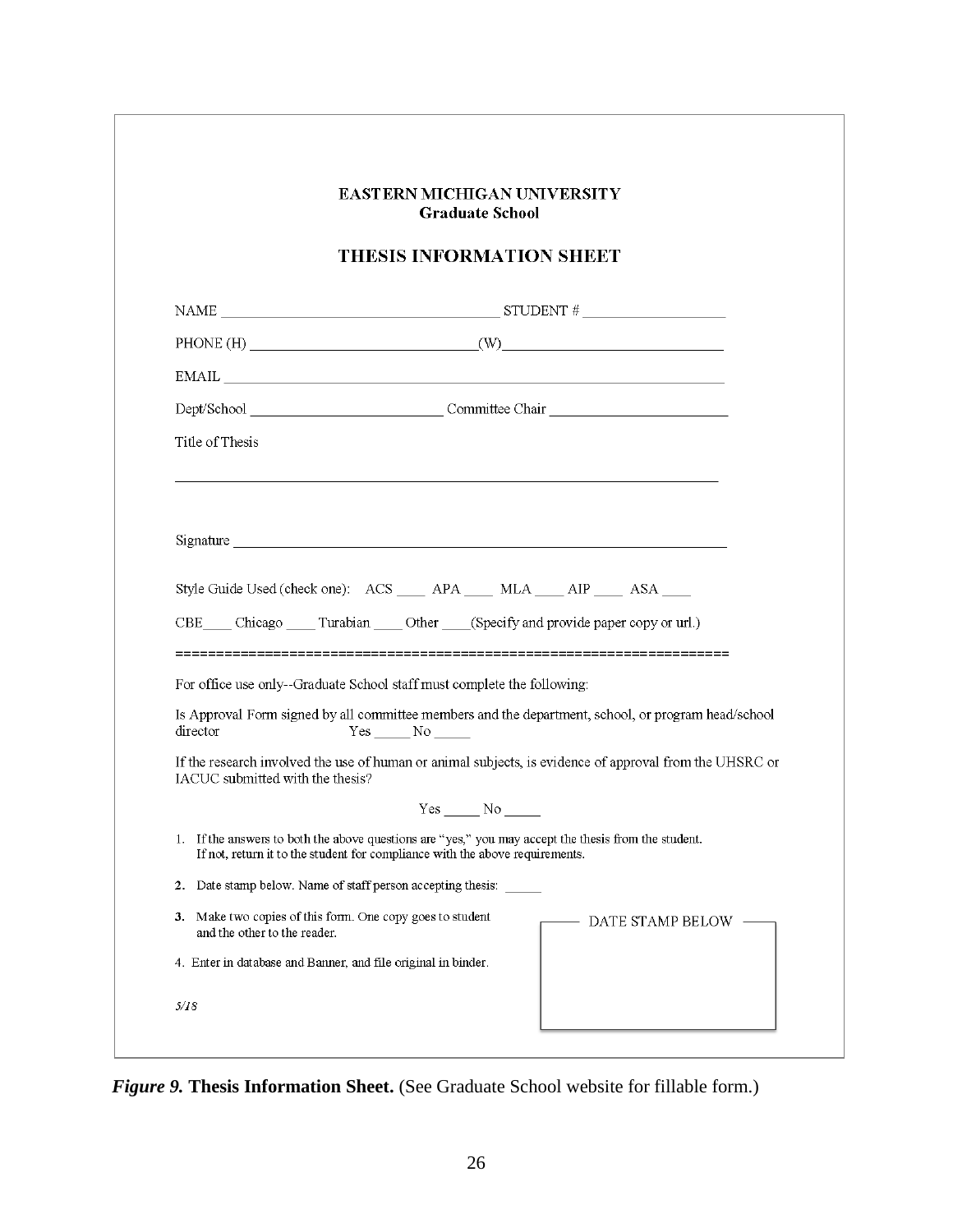| License for Dissertation, Thesis, or Capstone Project Placement in EMU's Institutional Repository |  |  |  |  |  |
|---------------------------------------------------------------------------------------------------|--|--|--|--|--|
|---------------------------------------------------------------------------------------------------|--|--|--|--|--|

| Student Name:                                  | Student ID:                                                                                                                                                                                   | Email:                                                                                                                                                                                                                     |
|------------------------------------------------|-----------------------------------------------------------------------------------------------------------------------------------------------------------------------------------------------|----------------------------------------------------------------------------------------------------------------------------------------------------------------------------------------------------------------------------|
| Department/School:                             |                                                                                                                                                                                               |                                                                                                                                                                                                                            |
| Document Type: $\bullet$ Doctoral Dissertation |                                                                                                                                                                                               | O Master's Thesis O Capstone Project                                                                                                                                                                                       |
| Document Title:                                |                                                                                                                                                                                               |                                                                                                                                                                                                                            |
|                                                | Web. EMU acknowledges that this is a non-exclusive license; any copyrights in the submission, including<br>subsequent uses of the material, remain with you, the author and copyright holder. | By agreeing to this license you (the author and copyright owner) grant to Eastern Michigan University (EMU)<br>the non-exclusive right to reproduce and distribute your submission in electronic format via the World Wide |
| grant this license to EMU.                     |                                                                                                                                                                                               | You represent that the submission covered by this license is your original work, and that you have the right to                                                                                                            |
| and preservation.                              | You agree that EMU may make additional copies of this submission for purposes of security, backup,                                                                                            |                                                                                                                                                                                                                            |
|                                                | You agree that EMU may migrate or convert your submission, without alteration of the content, to any<br>medium or format for the purpose of preservation and/or continued distribution.       |                                                                                                                                                                                                                            |
| obtained any third party rights, if necessary. | You represent that the submission does not, to the best of you knowledge, infringe upon any third-party's                                                                                     | copyright. If the submission contains material for which you do not hold copyright, you represent that you have                                                                                                            |
| agency or organization other than EMU.         | with the supporting entity if this submission is based upon work that has been sponsored or supported by any                                                                                  | You represent that you have fulfilled any right of review or other obligation required by contract or agreement                                                                                                            |
| users to read and distribute your work.        |                                                                                                                                                                                               | EMU will attach a copyright statement to the work asserting your (the author's) rights and giving permission for                                                                                                           |
| content are made.                              |                                                                                                                                                                                               | EMU will ensure that your name remains clearly associated with the submission and that no alterations of the                                                                                                               |
|                                                | You agree to the following thesis/dissertation/capstone availability option:                                                                                                                  |                                                                                                                                                                                                                            |
| No restriction on availability to readers      | Embargo of _______ years (choose 1 through 10)*<br>*The embargo option requires the completion of the Dissertation/Thesis/Capstone Embargo Form.                                              |                                                                                                                                                                                                                            |
|                                                | above statements. My advisor's signature indicates agreement to reproduce and distribute the work.                                                                                            | I have conferred with my graduate faculty advisor. My signature below indicates that I have read and agree with the                                                                                                        |
| Student/Author Signature                       |                                                                                                                                                                                               | Faculty Advisor Signature                                                                                                                                                                                                  |
| Printed Name:                                  | Printed Name:                                                                                                                                                                                 |                                                                                                                                                                                                                            |
| Date:                                          | Date:                                                                                                                                                                                         |                                                                                                                                                                                                                            |
|                                                |                                                                                                                                                                                               |                                                                                                                                                                                                                            |
|                                                | Please submit completed document to graduate_school@emich.edu or Graduate School, 200 Boone Hall,                                                                                             |                                                                                                                                                                                                                            |

<span id="page-29-0"></span>*Figure 10.* **Rights and Permission Form for Electronic Thesis or Dissertation Project.** (See Graduate School website for fillable form.)